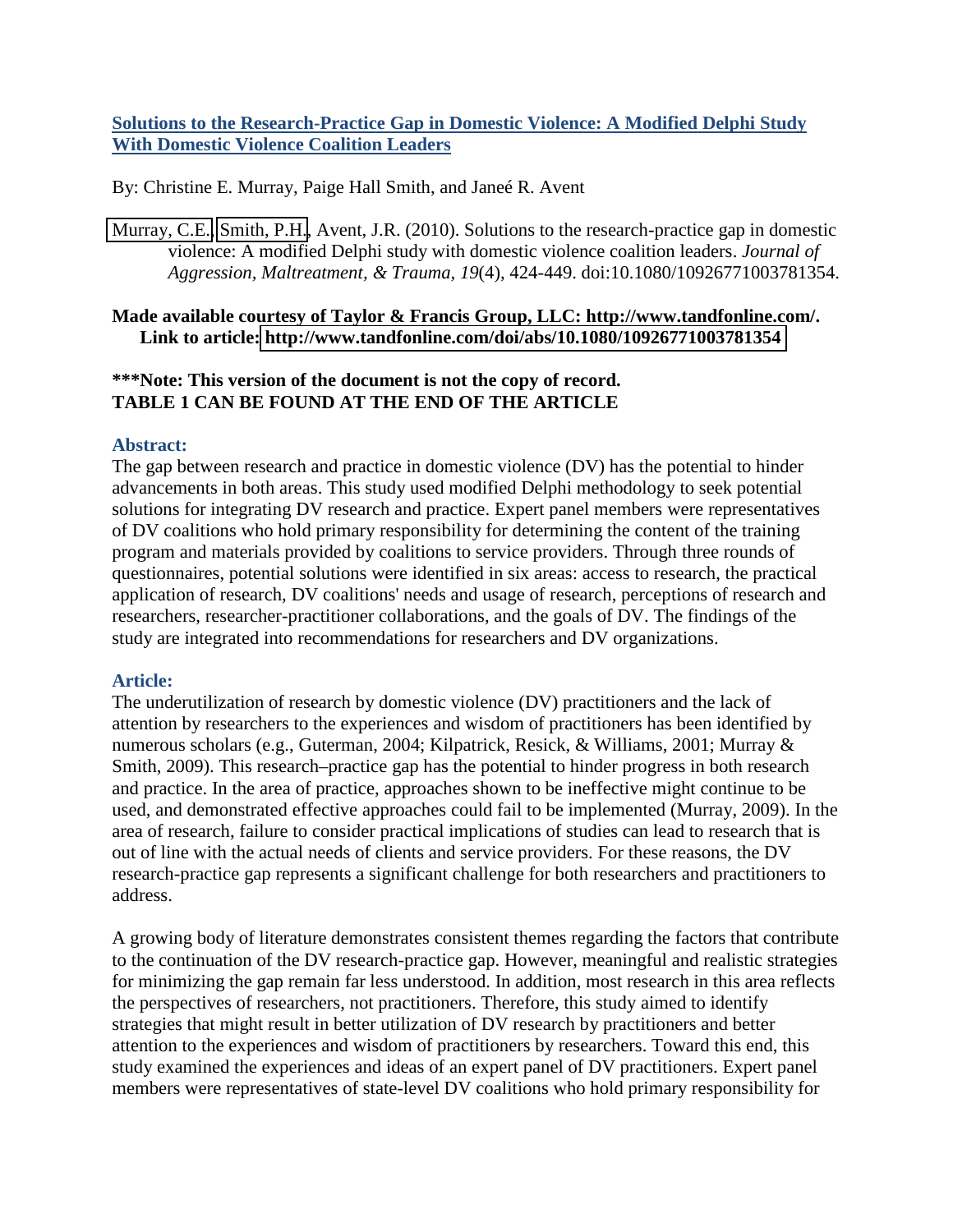determining the content of the training program and materials provided by coalitions to local DV service providers.

Previous research indicates that service providers are more likely to read coalition newsletters than peer-reviewed research journals, and they are also more likely to attend practice-oriented training conferences than they are to attend research-oriented conferences (Murray & Welch, in press). Therefore, these individuals were identified by the researchers as key gatekeepers in the transmission of information about DV to service providers (defined in this study as staff of battered women's shelters, victim advocates, facilitators of batterer intervention programs, and mental health professionals who provide services to clients affected by DV; Murray & Welch, in press). Using a modified Delphi methodology study, a panel of these individuals provided input addressing the overarching research question guiding this study: From the perspective of key coalition staff members, what needs to happen for a greater integration between DV research and practice to occur?

#### LITERATURE REVIEW

#### *The Nature of the DV Research-Practice Gap*

Murray and Smith (2009) defined the DV research-practice gap as "a disconnection between existing research findings and common service delivery practices in … domestic violence prevention and intervention" (p. 4). Previous research suggests that the DV research-practice gap is multifaceted. One aspect of a research-practice gap is that relevant research findings might not be disseminated to practitioners and therefore often are not applied to practice (Murray, 2009). One example that has been noted in the literature is in the area of batterer intervention program standards. Regarding these standards, some researchers noted that research findings often do not support the practices that are mandated by these standards, and yet the standards have not been revised in light of these findings (Corvo & Johnson, 2003; Hamberger, 2001; Maiuro, Hagar, Lin, & Olson, 2001). A second dimension is that the research that is conducted often lacks practical relevance (Murray, 2009). This can occur when researchers build their agendas and studies based on personal interests and previous research, without consulting practitioners to ensure that their studies address relevant topics and are conducted in a way that reflects the complexities of practice (Hamberger, 2001; Kilpatrick et al., 2001). On a related note, the third component of a research-practice gap involves the limited communication that often exists between researchers and practitioners (Murray, 2009). For example, the types of publications (e.g., peer-reviewed scholarly journals) through which researchers communicate their findings often are not the publications that practitioners read (Kilpatrick et al., 2001; Murray & Welch, in press). The existing literature demonstrates that these three components contribute to the DV research-practice gap. More limited research exists that aims specifically to identify comprehensive solutions to effectively integrate DV research and practice. The next section provides a review of previous solutions that were proposed within the context of the research examining the nature of the gap.

#### *Previously Proposed Solutions to Address the DV Research-Practice Gap*

**Solutions for translating research findings into practice:** To facilitate the translation of research findings into practice, Hamberger (2001) recommended that researchers communicate their findings in two languages—one that is targeted for the scientific community and one that meets the needs of practitioners. Descriptions of research that are targeted to practitioners should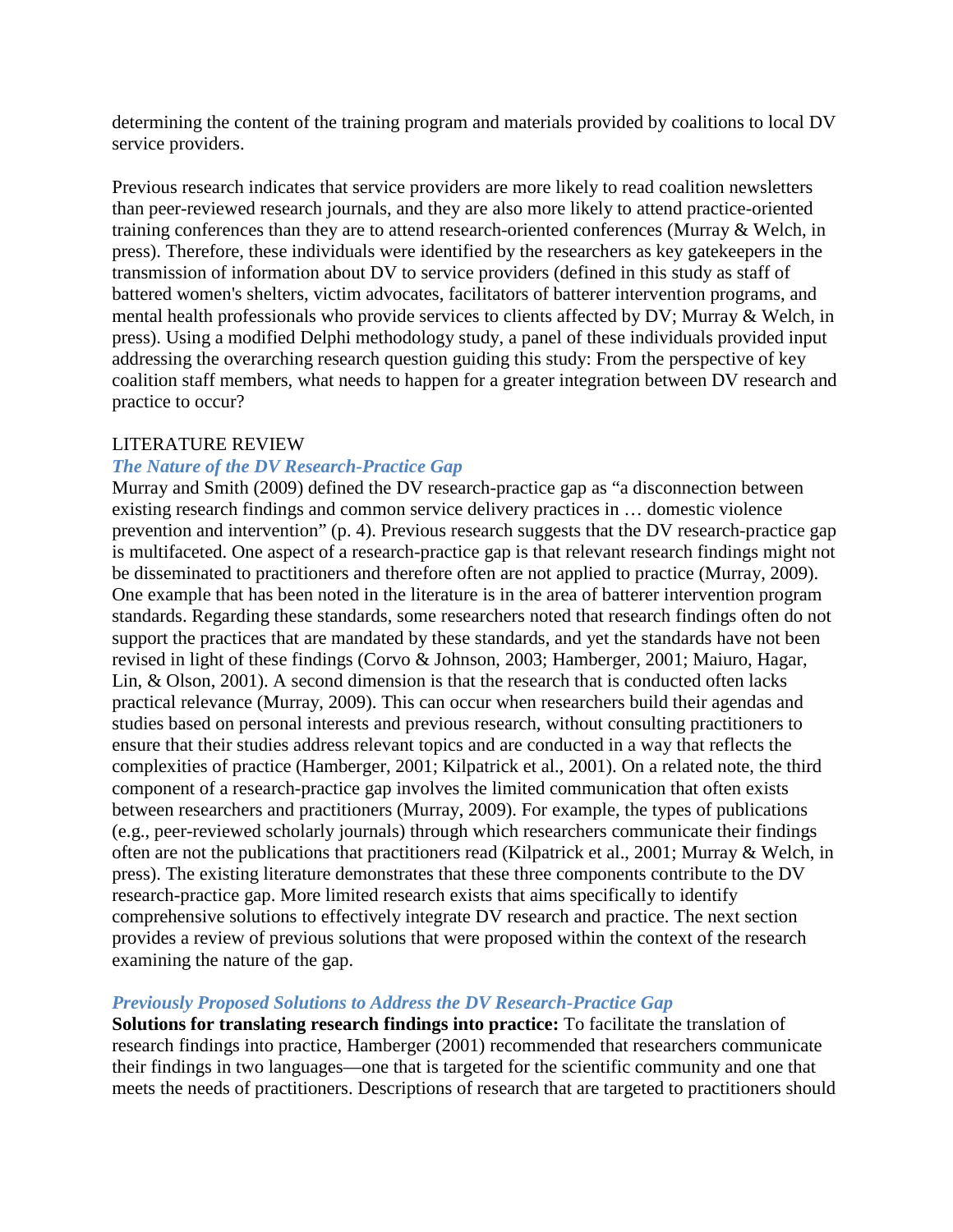be "easy to read and understand, 'user-friendly,' … timely, concise, and easily accessible" (Kilpatrick et al., 2001, p. 31). Murray and Smith (2009) suggested that a need exists for research dissemination channels that are appropriate for the needs of and demands faced by both researchers and practitioners. Until those mutually appropriate channels exist, however, researchers can use the existing means through which practitioners gain information (e.g., practitioner organizations' newsletters and training conferences) to reach practitioners with their findings (Murray & Welch, in press). Finally, Mouradian, Mechanic, and Williams (2001) suggested that researchers should be prepared to address potentially controversial findings that might be included in their results.

**Solutions for conducting research that is relevant to practice:** First, in the early stages of planning research studies, researchers should involve practitioners (Hamberger, 2001; Kilpatrick et al., 2001; Murray & Welch, in press) in an effort to conduct research that will ultimately reflect the needs of the service providers and their clients (Murray & Welch, in press; National Violence Against Women Prevention Research Center [NVAWPRC], 2001). Second, researchers are encouraged to conduct studies that account for the contextual factors that influence data collection and the lives of clients (Gondolf, Yllö, & Campbell, 1997). In particular, researchers should work with practitioners to ensure that client safety issues are addressed (Gondolf et al., 1997). Third, researchers can employ methodological procedures that account for the complex nature of DV, such as by using multiple outcome measures (Gondolf et al., 1997) and using multiple methodologies, such as both quantitative and qualitative approaches (Gondolf et al., 1997; Williams, 2004).

**Solutions for increasing collaboration between researchers and practitioners:** One common recommendation for building relationships between researchers and practitioners has been to develop collaborations that include representatives of both groups (Campbell, Dienemann, Kub, Wurmser, & Loy, 1999; Edleson & Bible, 2001; Gondolf et al., 1997). Because these collaborations often involve significant challenges (Campbell et al., 1999; Edleson & Bible, 2001), several suggestions for more effective collaborations have been addressed. First, these collaborations should be built on mutual respect (NVAWPRC, 2001), with all members viewing each other as a team (Campbell et al., 1999). It is important that collaboration participants make efforts to build and maintain effective communication (Edleson & Bible, 2001; Gondolf et al., 1997; Mouradian et al., 2001; NVAWPRC, 2001). Collaboration participants should also establish clear roles, values, and guidelines at the outset to provide a direction for moving forward (Edleson & Bible, 2001; Gondolf et al., 1997; Mouradian et al., 2001). Williams (2004) also noted the importance of addressing power dynamics in these collaborations. One way to do this is to ensure that resources are distributed equitably among collaboration participants (Edleson & Bible, 2001; Kilpatrick et al., 2001, Mouradian et al., 2001).

Together, the previously proposed solutions for addressing the DV research-practice gap appear to hold promise for making progress toward this goal. However, additional efforts are needed to focus specifically on building a comprehensive and practical approach for integrating research and practice in DV that incorporates the perspectives of practitioners. Toward this end, this study aimed to seek the input of a group of involved individuals whose opinions have not yet been sought related to this issue. To date, most of the research that has been done has focused on either the service providers or the researchers themselves (e.g., Kilpatrick et al., 2001; Murray &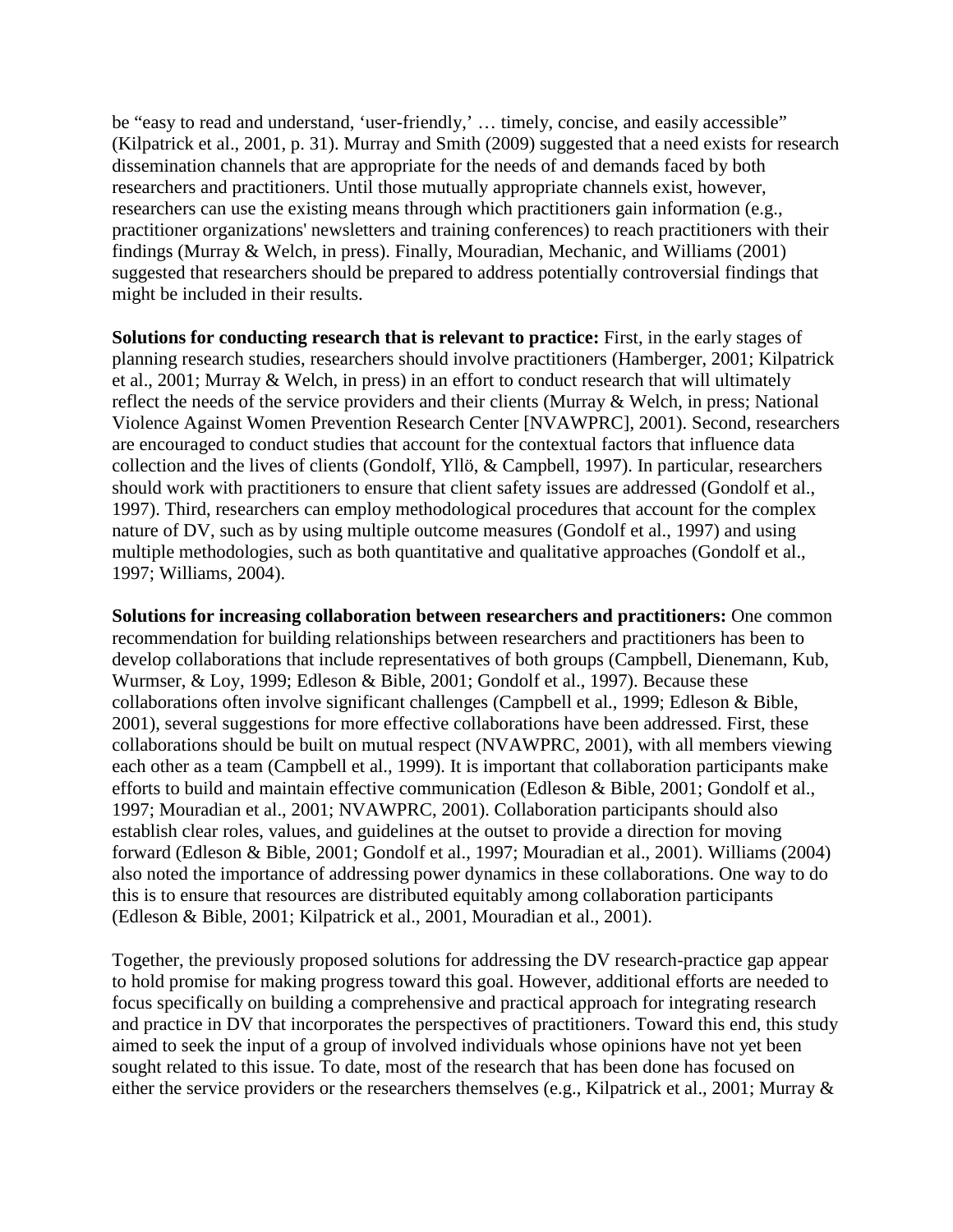Smith, 2009; Murray & Welch, 2008, in press). Another key group in understanding and building solutions for the DV research-practice gap includes the staff of DV organizations. These organizations serve an important function in the transmission of information to service providers. However, no previous research exists that seeks the input of this group. Thus, a need exists to understand further their needs and perceptions of DV research and practice.

## **METHOD**

This study used a modified Delphi methodology. Stone Fish and Busby (1996) wrote that "the characteristics of Delphi make it particularly well suited for bridging the gap between research and practice" (p. 480). Delphi methodology involves multiple rounds of questionnaires sent to a panel of experts on a particular topic (Dawson & Brucker, 2001; Jenkins & Smith, 1994; Morrow-Howell, Burnette, & Chen, 2005; Stone Fish & Busby, 1996). The goal of this methodology is to develop consensus responses to challenging dilemmas in a field (Jenkins & Smith, 1994; Stone Fish & Busby, 1996). Jenkins and Smith (1994) noted that some of the advantages of using the Delphi approach are that it (a) allows for participant anonymity (i.e., participants' individual responses are never connected to their identity), (b) is geographically economical, (c) provides participants time to provide thoughtful responses to the questions asked, and (d) allows participants to consider and respond to other participants' opinions.

## *Participant Recruitment*

The target sample for the expert panel in this study was the employees of state-level DV coalitions who hold primary responsibility for determining the content and format of the information provided to service providers in that state through the coalition, such as through continuing education and training programs, newsletters, and coalition Web sites. In recognition that coalitions vary in their organizational structures, interested coalition leaders were invited to designate the employee who best fit that description as the participant in this study. Examples of the job titles held by these professionals include training/education director, executive director, or programming director.

The primary strategy for recruiting participants was by sending invitation announcements twice over the Domestic Violence Coalition Executive Director listserv hosted by the National Network to End Domestic Violence (NNEDV). In an effort to increase the sample size, the invitation announcement was also sent once over the Domestic Violence Coalition Trainers' listserv, also hosted by NNEDV. All listserv announcements were forwarded by a designated NNEDV staff member to the list. Only one employee per organization was able to participate.

Throughout all rounds of questionnaires, participants' responses were anonymous from one another, such that at no point were participants' individual responses linked to their identities. In the informed consent document, participants were informed that they would be identified as an expert panel member in reports of the study's findings, and they would also receive a summary of the study's findings and a list of the other expert panel members at the completion of the study.

Eighteen expert panel members participated in this study, each representing a different DV coalition. The geographic regions of the United States represented by these panel members included six participants from the Western region, five participants from the Northeast, three participants from the South, two from the Midwest, and one each from a U.S. territory and a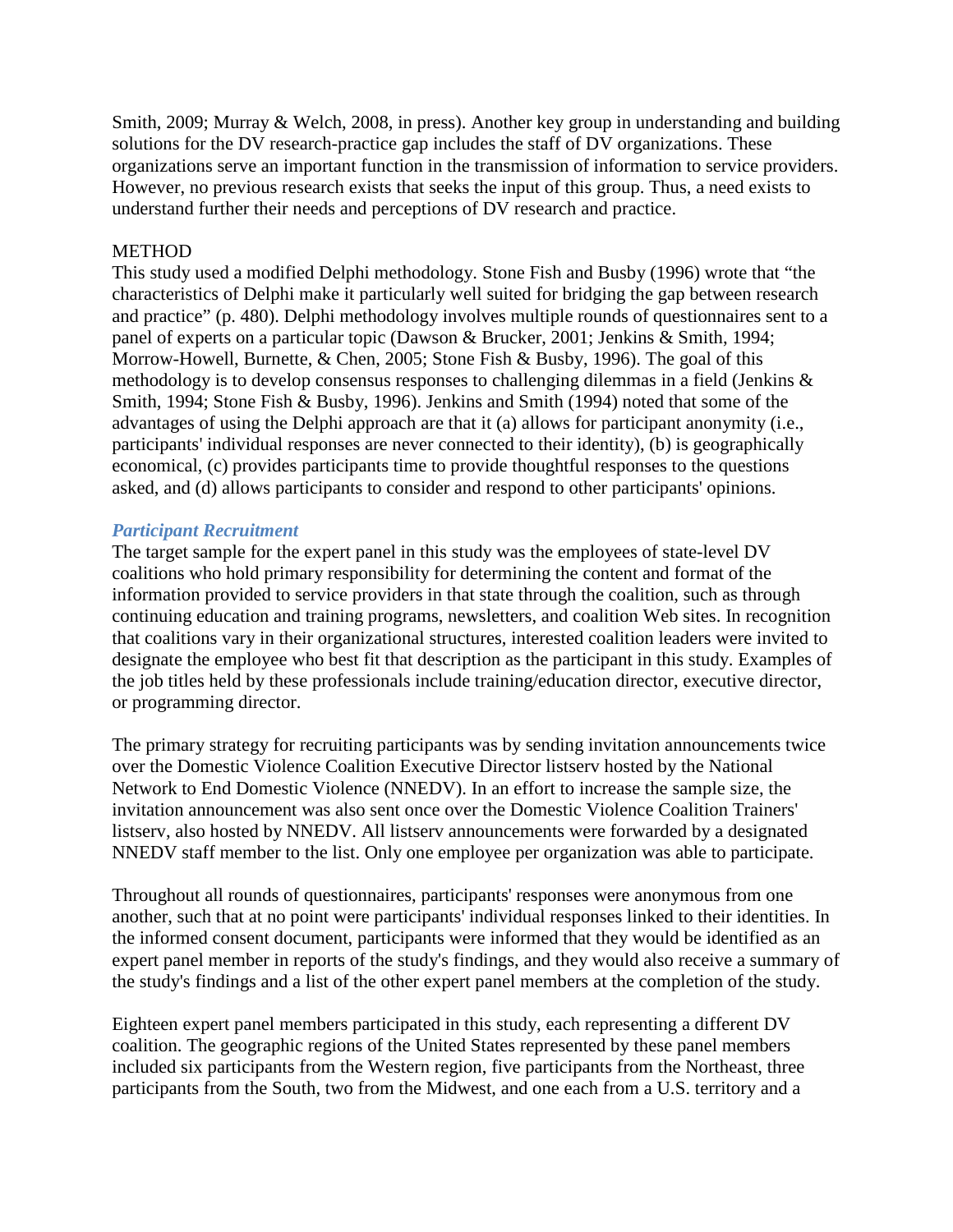national organization. The number of participants completing each questionnaire varied. Questionnaire 1 was completed by 13 participants, Questionnaire 2 was completed by 17 participants, and Questionnaire 3 was completed by 8 participants. Seven expert panel members completed all three questionnaires, six panel members completed two of the three questionnaires, and five panel members completed only one of the questionnaires.

#### *Questionnaires: Format and Development*

As is typical in research using the Delphi methodology (Jenkins & Smith, 1994; Stone Fish & Busby, 1996), the questionnaires used in this study were created by the research team to address the study's research question. This study used three rounds of questionnaires, with each subsequent questionnaire being created through a process of compiling responses to the previous questionnaire. Each questionnaire was estimated to take approximately 30 minutes to complete, although the response format varied for each questionnaire.

The first questionnaire included the following six open-ended questions:

- 1. To what extent is research on domestic violence relevant to the work you do at your coalition to prevent or respond to domestic violence in your state?
- 2. What do you find to be helpful and not helpful about research?
- 3. It has been said that "research is not an end in itself, but a process of inquiry designed to achieve some purpose(s)" (Dimmitt, Carey, McGannon, & Henningson, 2005, p. 217). In your opinion, what should be the goal of research about DV?
- 4. Have you had much opportunity to work with researchers? If so, please describe your role in the research process.
- 5. If you have worked with researchers in the past, what have been your experiences? We are interested in both positive and negative experiences you may have had.
- 6. Many researchers believe that much research is underutilized by those in the DV community (e.g., advocates, service providers, educators) and that many DV community workers find research to be largely irrelevant. Many researchers believe that as a result, much useful research remains likely to gather dust on library shelves rather than being used to help those in the DV community prevent or respond to DV. We would like your thoughts about the following: (a) Do you agree that there is much research that is underutilized? If so, what do you think contributes to this underutilization? (b) Do you agree that it is likely that there is useful research out there that could be better utilized by the DV community? If so, what do you think could facilitate better utilization of research? (c) If you do not think that there is much useful research out there, what do you think that researchers could do to make their research more useful, and what do you think that practitioners could do to help researchers make their research more useful?

Following the data collection period for Questionnaire 1, the research team compiled the responses to this questionnaire into Questionnaire 2. Typically, in research using Delphi methodology, Questionnaire 2 is based on the themes and major ideas that emerge in participants' open-ended responses to Questionnaire 1 (Dawson & Brucker, 2001; Jenkins & Smith, 1994; Stone Fish & Busby, 1996). Unlike Questionnaire 1, Questionnaire 2 is in a quantitative format, in which participants are presented with various statements representing these themes and major ideas and asked to rate the extent to which they agree or disagree with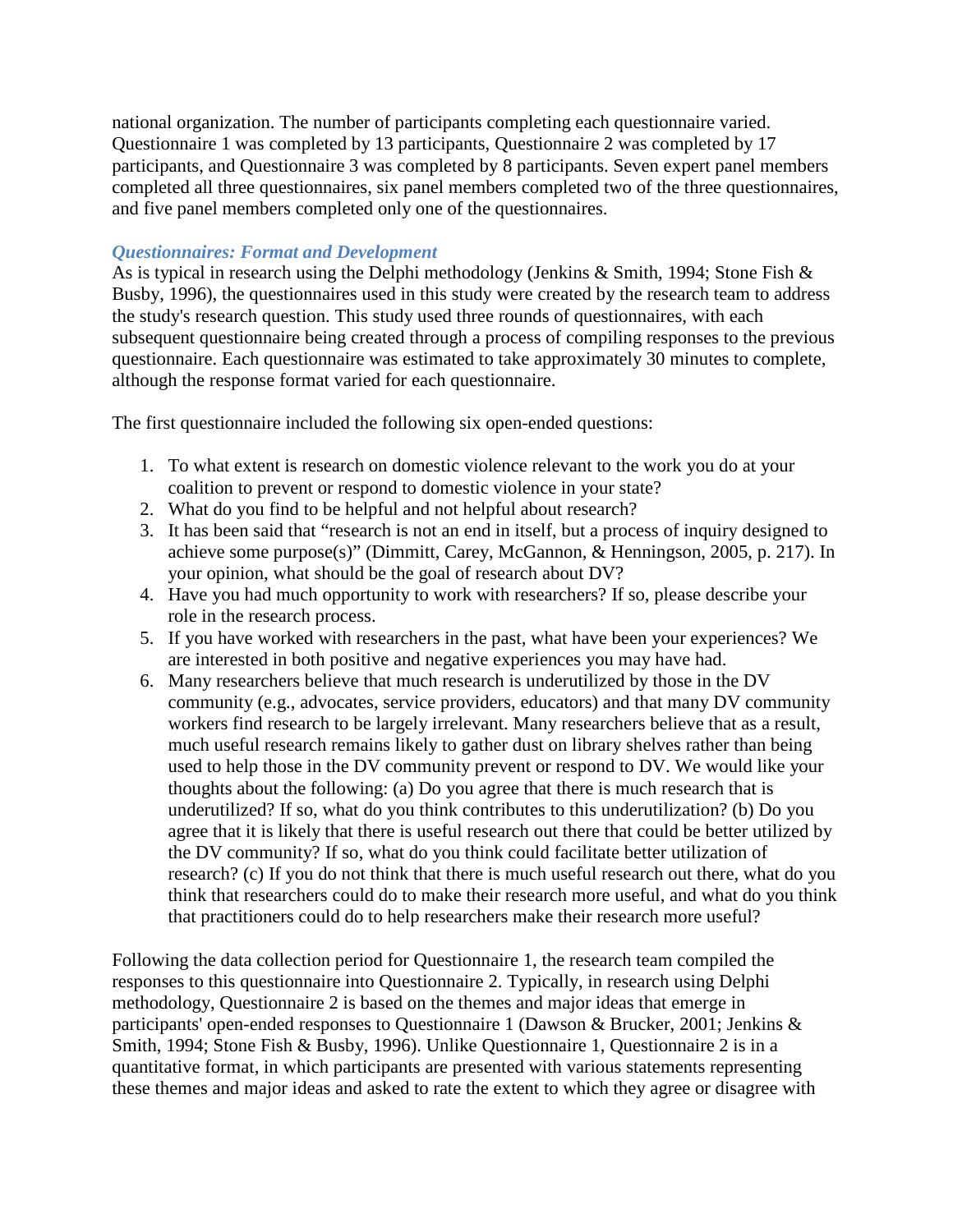each statement. Efforts are made to retain much of the participants' original language in these items (Dawson & Brucker, 2001). In developing Questionnaire 2, we initially included all statements made by expert panel members. However, to maintain a manageable length to Questionnaire 2, we combined similar and eliminated identical statements. In addition, minor editorial changes were made to some statements for the purpose of clarification and for consistency in questionnaire formatting.

Basic content analysis procedures (Jenkins & Smith, 1994; Stemler, 2001) were used to organize Questionnaire 1 responses. These procedures revealed several common themes in participants' responses to the various questions included on Questionnaire 1. Therefore, a decision was made by the research team to organize Questionnaire 2 based on these themes, rather than based on the original question format. In part, this decision was made in an effort to keep the length of Questionnaire 2 to a more manageable level. A total of 124 items were included in Questionnaire 2, with the following number of items in each category: (a) access to research (17 items), (b) the practical application of research (20 items), (c) DV coalitions' needs and usage of research (17 items), (d) perceptions of research and researchers (20 items), (e) researcher–practitioner collaborations (29 items), and (f) the goals of DV research (21 items). Participants rated their agreement with each statement on a scale from 1 (*strongly agree*) to 6 (*strongly disagree*), with an additional "not applicable" option.

A high level of consensus was achieved in participants' responses to Questionnaire 2. Therefore, our development of Questionnaire 3 represents the primary modification of typical Delphi methodology procedures used in this study. Typically, a third round of questionnaires is used in Delphi methodology, with the third questionnaire presenting participants with the same items included on Questionnaire 2 (Dawson & Brucker, 2001). Participants typically are also presented with their original responses to these items, alongside the medians and interquartile ranges of the overall expert panel (Dawson & Brucker, 2001; Jenkins & Smith, 1994). As such, participants were asked to rerate the items after considering the responses of other panel members, with the goal of achieving a greater level of consensus among participants (Stone Fish & Busby, 1996). Although most Delphi methodology studies use two to three rounds of questionnaires (Jenkins & Smith, 1994; Stone Fish & Busby, 1996), it is most appropriate to discontinue the inquiry when consensus is achieved and if there is a risk of participant fatigue if the study continues (Jenkins & Smith, 1994). Although some researchers using Delphi methodology have elected to forgo Questionnaire 3 altogether (e.g., White, Edwards, & Russell, 1997), a decision was made to continue with a third questionnaire for this study, although to use a different format than is used typically.

Questionnaire 3 was created to present to the expert panel the research team's preliminary interpretations and conclusions based on the prior two questionnaires, to seek their input as to the accuracy of these conclusions. This approach to seeking participants' input on the interpretation of study findings is typical of qualitative research methodologies and provides a check on the validity of the conclusions drawn by the researchers (Leedy & Ormrod, 2005). Therefore, Questionnaire 3 for this study contained, for each category included on Questionnaire 2, a list of items for which participants demonstrated high levels of agreement and consensus, based on median scores and the 25th to 75th interquartile ranges. In addition, Questionnaire 3 included a list of preliminary conclusions and interpretations of the themes that emerged in these lists of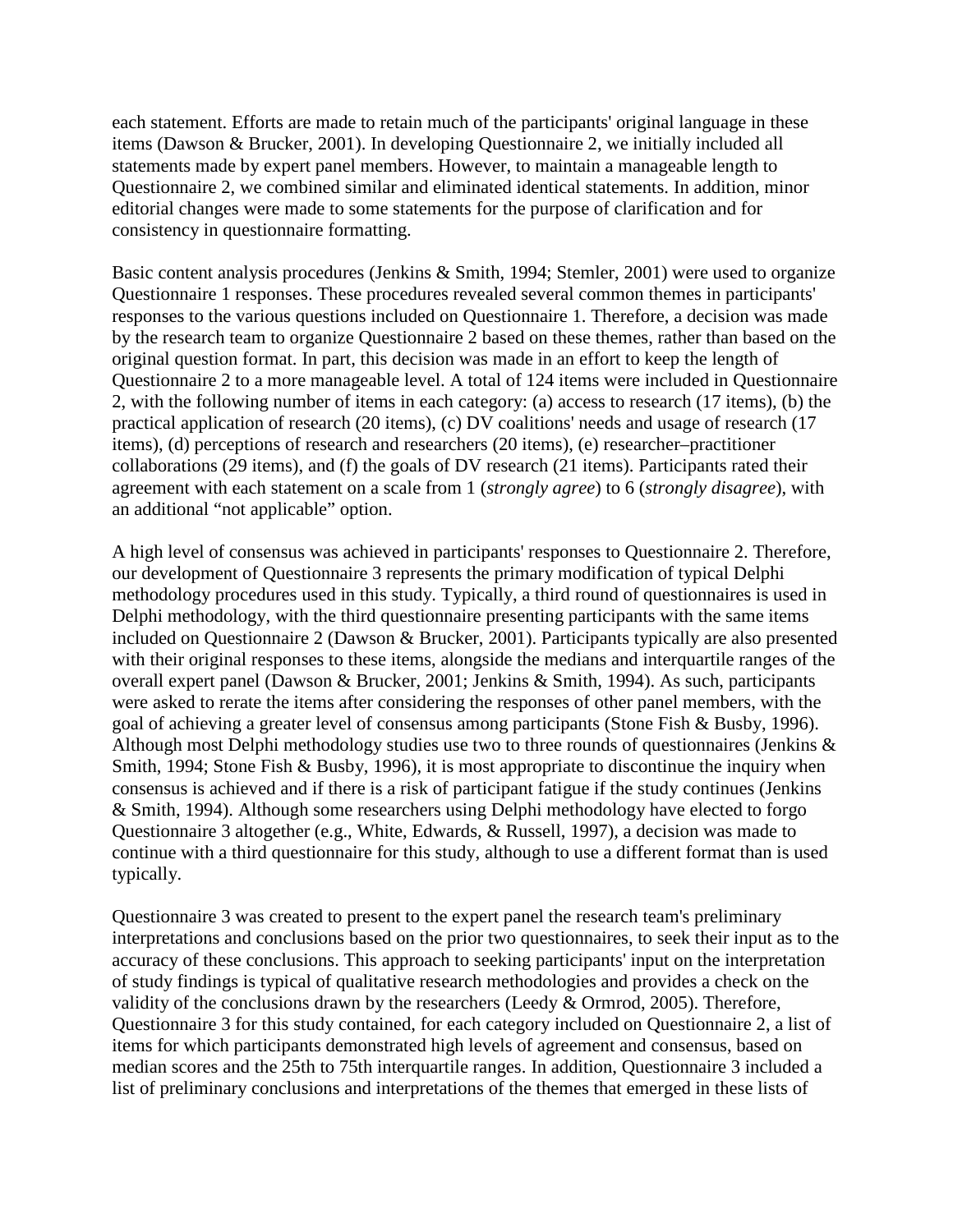retained items. Following the conclusions and interpretations for each category, participants were asked to respond to the following open-ended questions: (a) To what extent do you think our interpretations for this section accurately reflect the items for which the expert panel as a group demonstrated high consensus and agreement? (b) Please provide any suggestions for revising our interpretations for this section, including information that you think should be added or subtracted from them.

#### *Data Collection Procedures*

This study was conducted electronically. To register for the study, participants contacted the first author to receive additional information about the study. Questionnaires 1 and 2 were available through an Internet-based survey-hosting Web site. Questionnaire 3 was provided via e-mail in a Microsoft Word document, which participants were asked to complete and return to the first author either through e-mail or postal mail. As an incentive for participation, participants were offered a summary of the study's findings and a list of the other panelists at the completion of the study. Questionnaires were sent approximately every month, and the entire data collection period lasted from February through June 2009.

#### RESULTS

## *Medians and Interquartile Ranges of Items on Questionnaire 2*

We calculated the medians and variability (using interquartile ranges) for Questionnaire 2 item responses to identify items that demonstrated consistent high agreement or disagreement (based on the medians), along with a high level of consensus (based on low variability). Based on the 6 point rating scale used in Questionnaire 2, we adapted the guidelines described in Stone Fish and Busby (1996) for determining cutoffs to indicate high levels of agreement (i.e., median scores of 2 or below), high disagreement (median scores of 5 or above), and high consensus (a 25th to 75th percentile interquartile range of 1.25 or less). There were no items with high consensus and high disagreement. The items that met the criteria for demonstrating high levels of agreement and high consensus were presented to participants in Questionnaire 3. These items are presented, along with their median scores and 25th to 75th percentile interquartile ranges from Questionnaire 2 responses in Table 1.

#### *Consolidation of Participant Feedback Through Questionnaire 3*

As stated previously, Questionnaire 3 presented the items within each section that met the criteria for high agreement and high consensus, as well as the researchers' preliminary interpretations of the meaning of those items within that section. In reporting the results, we include the preliminary interpretations for which participants' feedback was sought. Then, we present a summary of the Questionnaire 3 respondents' feedback and integrate that feedback into some final interpretations of the themes and patterns that emerged in each section.

**Access to research:** Originally, there were 17 items in this section. Eleven items were retained because they demonstrated high agreement and consensus. The researchers' preliminary interpretations of these items as presented to participants in Questionnaire 3 were as follows: (a) DV coalitions do make efforts to consult research, such as through the National Online Resource Center on Violence Against Women (VAWnet); (b) However, access to useful research can be limited. Factors that contribute to limited access include the following: the high financial cost of research, the significant amount of time and energy it takes to locate research, people without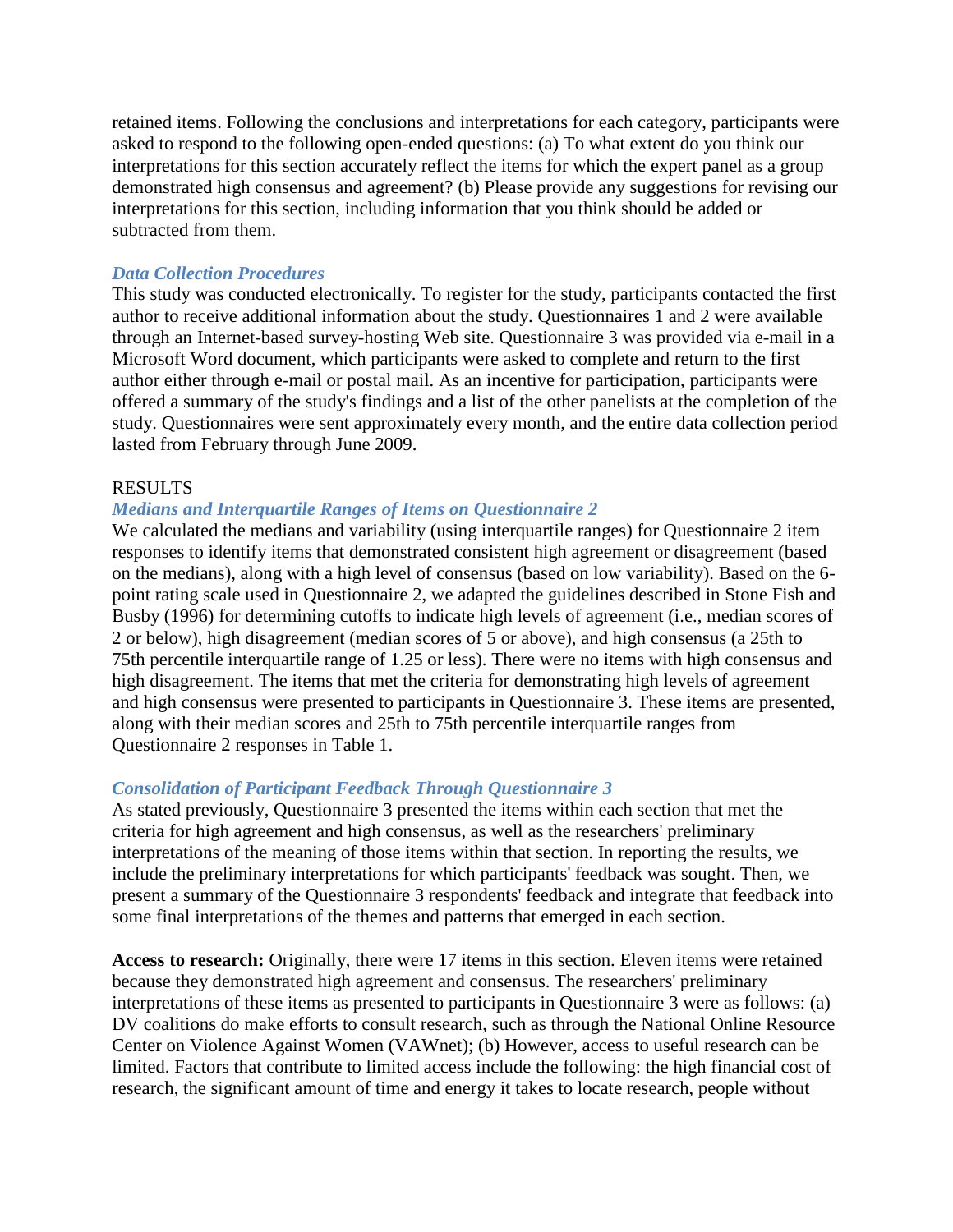training in research might be turned off by academic language, and coalition staff members and service providers have demanding jobs that leave little time for reading research; and (c) Some potentially useful strategies for increasing coalitions' and service providers' access to research include the following: creating opportunities for more dialogue between researchers and advocates/service providers, offering online training about research methods and findings, and providing advocates/service providers with summaries of research that are written in understandable language and that highlight the most important findings.

Seven of the eight respondents to Questionnaire 3 reported that they were in general agreement (e.g., "High agreement. I agree with the above, you captured my responses well.") with the interpretations and believed that the interpretations were accurate (e.g., "Your interpretations seem to accurately reflect the high consensus/agreement items"). As one of these participants elaborated, "While we use research in a number of ways at the coalition it is very challenging to translate the research into 'lay person's' term and then into practical tools." The other respondent stated, "I think your first two 'potentially useful strategies' are okay, but are still somewhat problematic with regard to demanding jobs which leave little time (i.e., who is going to have time to dialogue w/ researchers and to participate in on-line trainings?)." Three participants suggested additional strategies that were not mentioned in the preliminary interpretations, and these included the following: (a) providing "domestic violence research articles at low or no cost to coalitions and DV programs"; (b) developing "on-line trainings that would include audio conferences, webinars, etc. formats that would allow for interaction between researchers and advocates/providers"; (c) providing "training on how to search for research and how to formulate research questions is needed in addition to training on specific study findings"; (d) consulting "with advocates/providers to help assure the language is understandable and highlighted findings are relevant" when "preparing summaries of research"; and (e) developing or improving "tools/mechanisms to help search for research in a more time-efficient manner."

Therefore, in integrating the feedback received on Questionnaire 3 with the preliminary interpretations, the final interpretation of this section is as follows:

- 1. DV coalitions do make efforts to consult research, such as through VAWnet.
- 2. However, access to useful research can be limited. Factors that contribute to limited access include the following: the high financial cost of research, the significant amount of time and energy it takes to locate research, people without training in research might be turned off by academic language, and coalition staff members and service providers have demanding jobs that leave little time for reading research.
- 3. Strategies used to increase coalitions' and service providers' access to research should account for the job demands (e.g., time constraints) faced by service providers. Some potentially useful strategies include the following: (a) developing improved mechanisms for providing coalitions and service providers with time-efficient and cost-efficient (i.e., affordable or free) access to research, (b) creating opportunities for more dialogue between researchers and advocates/service providers, (c) offering interactive online training about research methods and findings, including such information as formulating research questions and understanding specific study findings, and (d) developing researcher-advocate/service provider collaborations to write research summaries in understandable language that highlight the most important findings.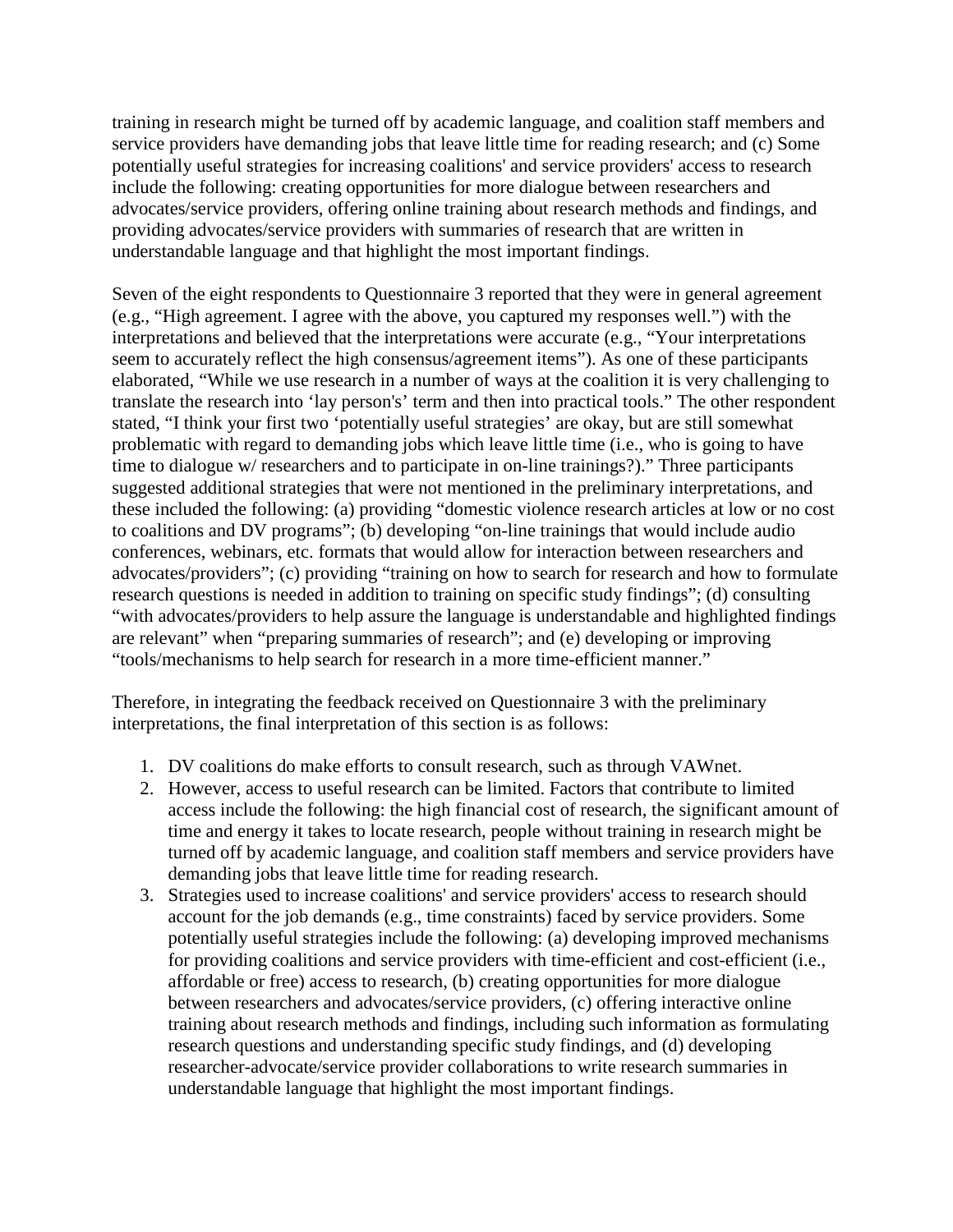**Practical application of research:** Questionnaire 2 originally included 20 items in this section. There were 15 items for which the participants demonstrated high agreement and high consensus. The preliminary interpretations of these items were as follows:

- 1. Although the practical applications of research can be difficult to identify, members of the expert panel do believe that research can have practical applications, particularly in the following areas: by suggesting new approaches or potential modifications to current practices and by providing information about prospective client populations.
- 2. Challenges that might arise for researchers who wish to have their findings inform practice include the following: service providers might be likely to dismiss findings if they are not consistent with their own observations through their work and leaders of service and advocacy organizations might not "buy in" to the use of research findings, and therefore not be willing to implement them in their organizations.
- 3. Some potentially useful strategies for making research more applicable to practice include the following: funding sources should increase their support for researchers translating their findings to practical applications and researchers should consult with advocates/service providers from the earliest stages of their studies to make studies more oriented to practical issues.
- 4. Some DV topics have greater applicability to practice than other topics. Topics with practical applications might include the following: the effectiveness of preventive and advocacy-based interventions and the various components of the DV response system, including the following systems: workplace DV response programs, health care systems, and the child welfare system.

Again, seven of the eight panel members who completed Questionnaire 3 indicated that they agreed with the accuracy of the interpretations. Three of these participants elaborated on their responses. One made a point that she did not believe that the various components of the DV response system needed to be "broken out separately," stating that "I would have agreed with almost any system that was provided as an option." Another stated that she wanted to provide "reinforcement that new approaches and modifications to current practices is where I believe the best potential for practical application lies." This same participant added some specific suggestions for the types of questions that researchers could ask of advocates, such as "where the knowledge gaps are; where research findings have seemed to conflict with advocates' observations; what the emerging issues/questions are; collaborating in shaping research questions, etc." The third participant who elaborated on her agreement with the preliminary interpretations did provide a caveat that "it is not the nature or goal of research to necessarily guide the applications of research findings," adding that in certain areas (e.g., "correlations between particular populations and those individuals' prior experiences with types of trauma"), "researchers perhaps should not necessarily be trying to provide more potential applications than they already do." The participant who did not express outright agreement with the preliminary interpretations expressed the following concern:

I'm not sure I can put my finger on it, but the 'Challenges' text rubbed me the wrong way… . Why is it that service providers dismiss findings which are inconsistent with their observations? Maybe the way that bullet is currently phrased puts the onus strictly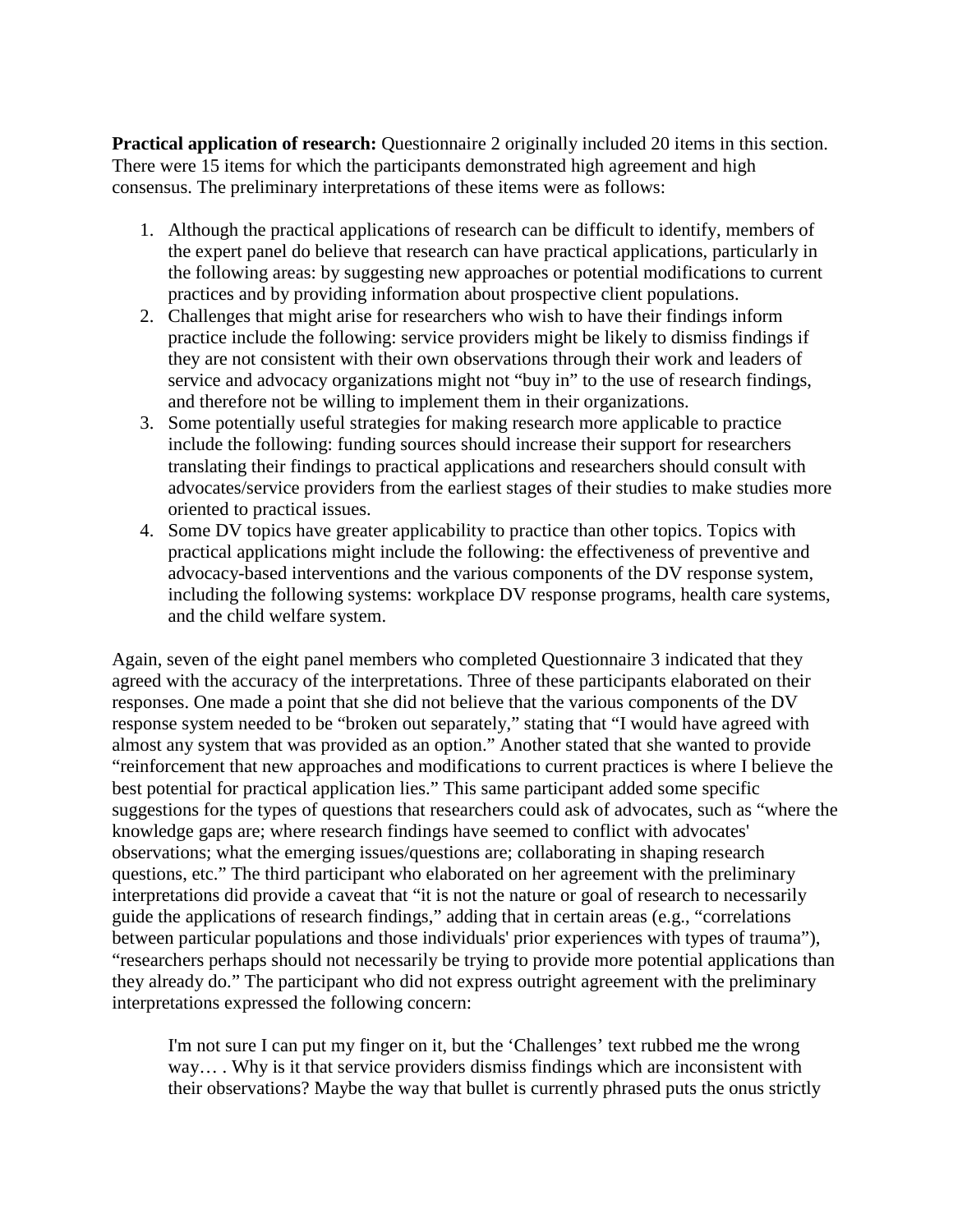on the "unreasonable-sounding" service providers? Might there not be more to this issue, such as the findings were interpreted incorrectly or in a different context that wasn't readily applicable to providers' settings? And again, why is it that leaders may not buy in to the use of research findings? … I guess both of those statements, standing alone and as they're currently written, raise more questions and potentially do more harm (to the research/practitioner divide).

This panel member's recommendation, therefore, was to reword or provide additional context information about this particular statement.

Based on the respondents' feedback, the final conclusions based on this section are as follows:

- 1. Although the practical applications of research can be difficult to identify, members of the expert panel do believe that research can have practical applications, particularly by suggesting new approaches or potential modifications to current practices and potentially by providing information about prospective client populations.
- 2. When researchers wish to have their research findings inform practice, they should consider the potential perceptions of those findings among service providers and the leaders of service and advocacy organizations. In particular, researchers should consider the extent to which the findings will be consistent with the real-life observations made by service providers in their work, as well as the extent to which organizational leaders might "buy in" to the findings.
- 3. Some potentially useful strategies for making research more applicable to practice include the following: funding sources should increase their support for researchers translating their findings to practical applications and researchers should consult with advocates/service providers from the earliest stages of their studies to ensure that the research questions they are addressing are practically relevant and to make studies more oriented to practical issues.
- 4. Some DV topics have greater applicability to practice than other topics. Topics with practical applications might include the following: the effectiveness of preventive and advocacy-based interventions and the various components of the DV response system.

**DV coalitions' needs and usage of research:** Seventeen items were in this section originally. Participants demonstrated high agreement and consensus for 11 items. The preliminary interpretations of the retained items in this section were as follows: (a) Research is useful to DV coalitions in many ways, including the following: for gaining information about current issues related to DV, for informing training and outreach programs and materials, for informing legislative and policy initiatives, and for identifying new practices; (b) two specific roles coalitions can play related to research include helping community members interpret DV research findings and providing research-based resources to member programs; and (c) expert panel members noted that member programs vary in the extent to which they are interested in research.

All 8 participants who completed Questionnaire 3 indicated that they agreed with the accuracy of the preliminary interpretations. Four panel members provided additional information to supplement those preliminary interpretations. The points noted in that additional information included that the size of a coalition, its geographic region, or both could influence their needs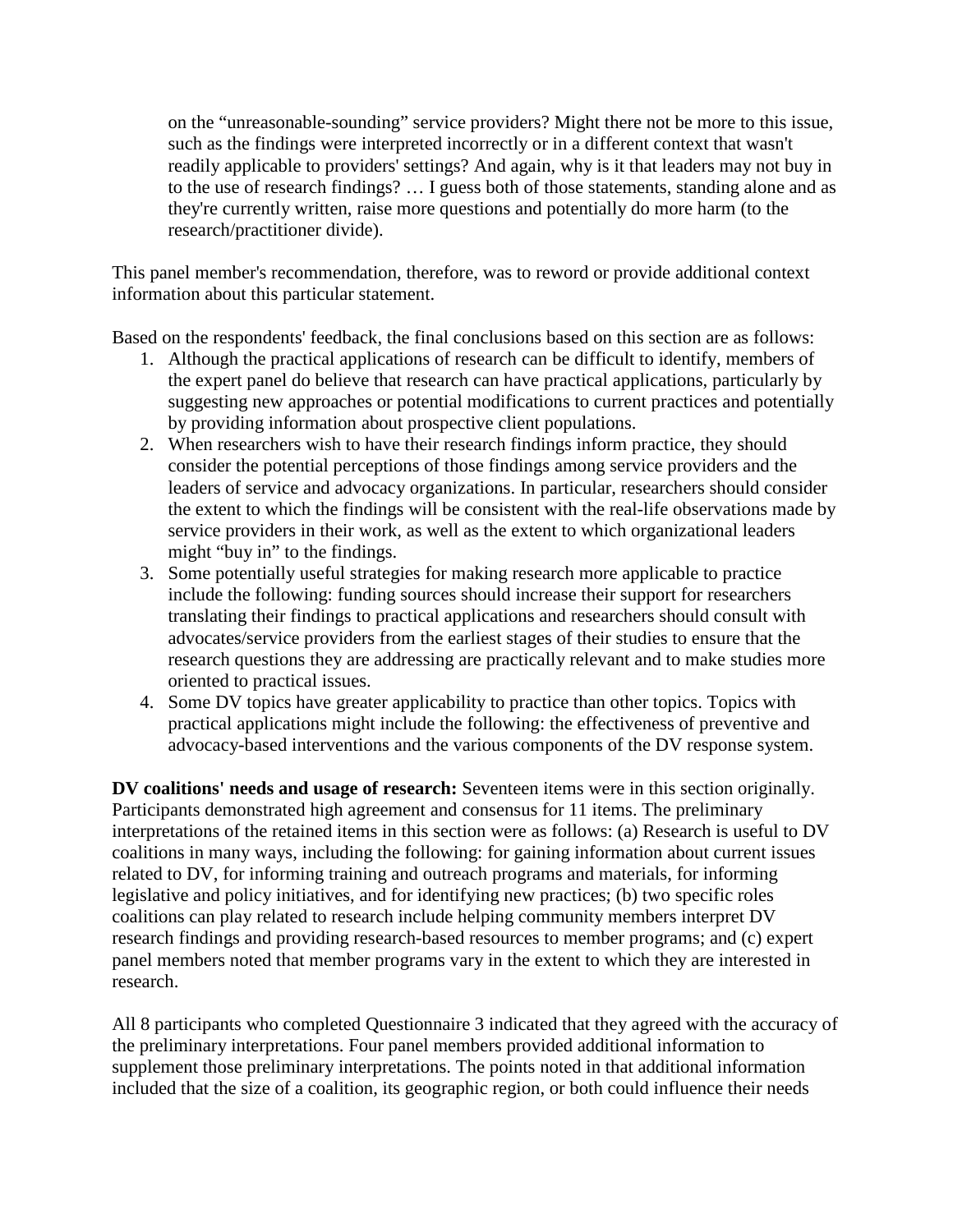and usage related to research, that service provider agencies' (i.e., coalitions' member programs) levels of interest in research might actually reflect a lack of time or accessibility to research, and that research can serve additional purposes for coalitions, such as by helping to initiate new collaborations (e.g., "between DV and recovery services") and for grant writing.

Therefore, the final conclusions based on this section are as follows:

- 1. Although the specific applications of research are likely to vary based on such factors as the size or geographic location of a coalition, research can be useful to DV coalitions in many ways, including the following: for gaining information about current issues related to DV, for informing training and outreach programs and materials, for informing legislative and policy initiatives, for identifying new practices, in writing grants, and for initiating new collaborations.
- 2. Two specific roles coalitions can play related to research include helping community members interpret DV research findings and providing research-based resources to member programs.
- 3. Expert panel members noted that member programs vary in the extent to which they are interested in research, although levels of perceived interest might actually reflect the amount of access to and time available for reviewing research.

Perceptions of research and researchers: This section originally included 20 items. High consensus and agreement were achieved for seven of these items. The preliminary interpretations of the retained items that were included on Questionnaire 3 were as follows: (a) Expert panel members believe that different types of research (e.g., small-scale qualitative studies and largescale longitudinal studies) can be helpful to their work; (b) characteristics of research that can make it more helpful include the following: when it identifies and addresses gaps in the knowledge base about DV (one gap noted by expert panel members was a lack of research addressing service models that differ from the traditional approaches to serving survivors) and when it has been informed by advocates/service providers; and (c) characteristics of research that can make it unhelpful include the following: when it is clear that the researchers have an underlying agenda for their research and therefore misrepresent their findings and when the findings are not considered in the context of gender.

Six of the eight participants completing Questionnaire 3 indicated agreement with the researchers' preliminary interpretations, with two of these participants providing additional clarification. One clarification involved emphasizing that "the point that research that does not consider the context of gender is not helpful is an especially important one," and the other clarification involved the importance of considering other contextual factors in research, such as ethnicity, culture, and geography. One of the remaining participants believed that, in the preliminary interpretations, "there is something missing." This participant went on to say:

It is not just that researchers should consult providers when deciding what is needed in the field, they should also consult with providers to discuss possible unintended consequences and strategies to combat backlash. We use research in so many ways that are helpful, but inevitably there will be the backlash that providers have become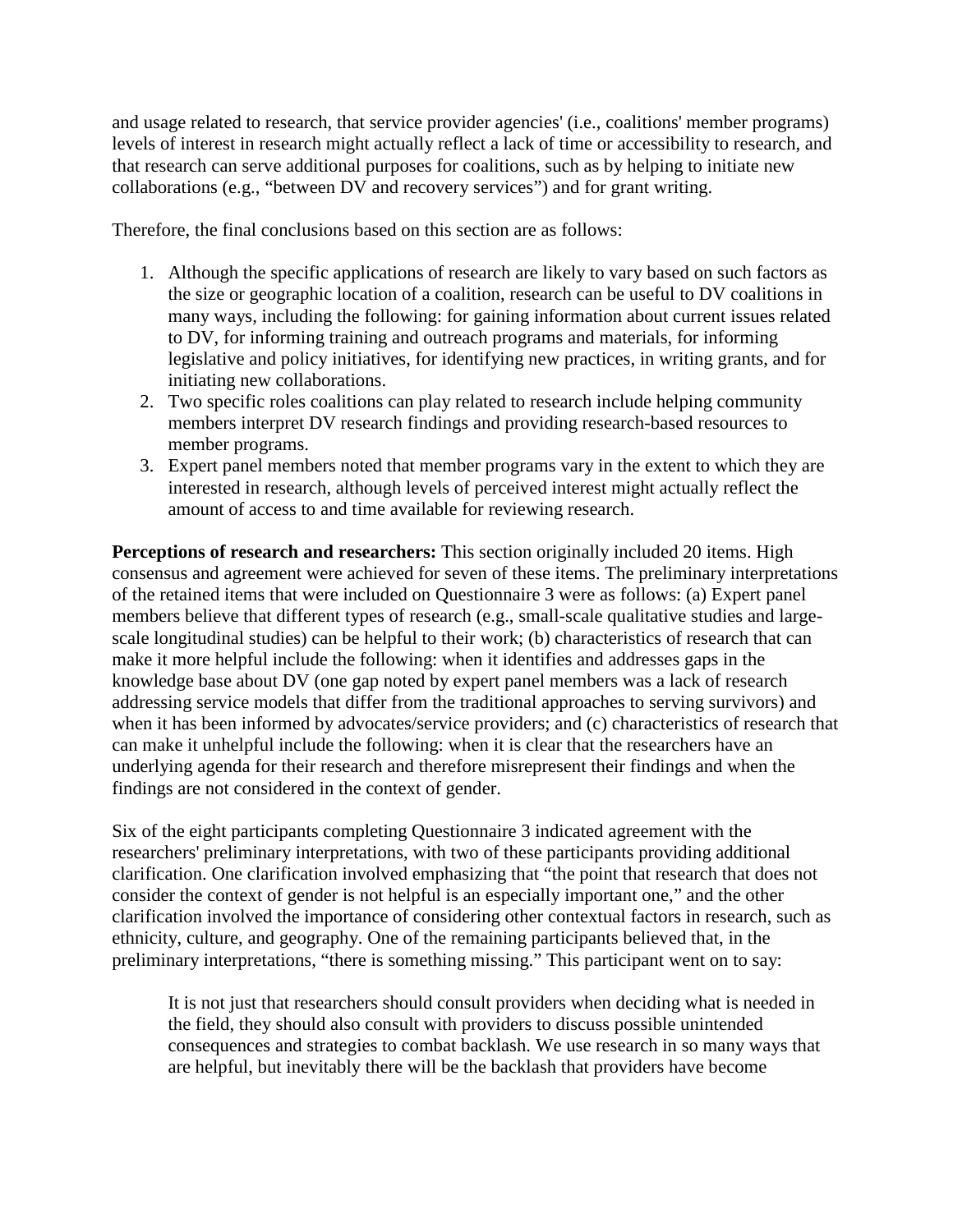accustomed to. There are times when research topics sound wonderful in concept but have rather large ramifications for survivors and service providers.

The other remaining participant noted that there was a relatively high (i.e., as compared to the other sections) number of items in this section on which participants did not achieve a high level of agreement and consensus, and she encouraged the researchers to address the potential variations in experiences that this disagreement could reflect. In response to this participant's suggestion, we reviewed again the original items included in this section, with a particular eye toward possible explanations for the higher level of disagreement in this section. Most notably, 6 of the 13 items that were not retained assessed participants' specific attitudes toward DV researchers (e.g., "Most researchers have such an elitist and classist attitude that is a turn-off," "Some researchers understand domestic violence as a science, not as an advocacy movement," and "Research that is written by academics who are not engaged in direct service work is not helpful"). As such, we hypothesize that panel members' individual experiences with researchers likely had wide variation, and therefore there would be less consensus regarding perceptions of researchers based on whether those experiences were positive or negative.

In finalizing the interpretations of the responses in this section, therefore, we make the following conclusions:

- 1. Expert panel members believe that different types of research (e.g., small-scale qualitative studies and large-scale longitudinal studies) can be helpful to their work.
- 2. Research is helpful to practitioners when it identifies and addresses gaps in the knowledge base about DV (one gap noted by expert panel members was a lack of research addressing service models that differ from the traditional approaches to serving survivors).
- 3. Research also is most helpful to practitioners when it has been informed by advocates/service providers, including input regarding the potential backlash or negative consequences that could result from the findings.
- 4. Research is generally viewed as unhelpful when it is clear that the researchers have an underlying agenda for their research and therefore misrepresent their findings.
- 5. Research is particularly likely to be viewed as unhelpful when the findings are not considered in the context of gender and other relevant variables, such as ethnicity, culture, and geography.
- 6. DV coalition staff members likely have had varying individual experiences with researchers—some negative and some positive—and those experiences can influence how they perceive researchers.

**Researcher-practitioner collaborations:** Of the original 29 items included in this section, 11 items demonstrated high consensus and agreement. The following preliminary interpretations of these items were made: (a) Expert panel members aim to assist researchers in their work and are open to learning from researchers, such as by attending training sessions conducted by them; (b) generally, expert panel members' experiences with researchers have been positive and respectful; (c) researcher–practitioner collaborations are more likely to be positive experiences when the following occur: advocates/service providers are contacted in the early stages of the project and advocates/service providers are compensated for their time devoted to the project; and (d)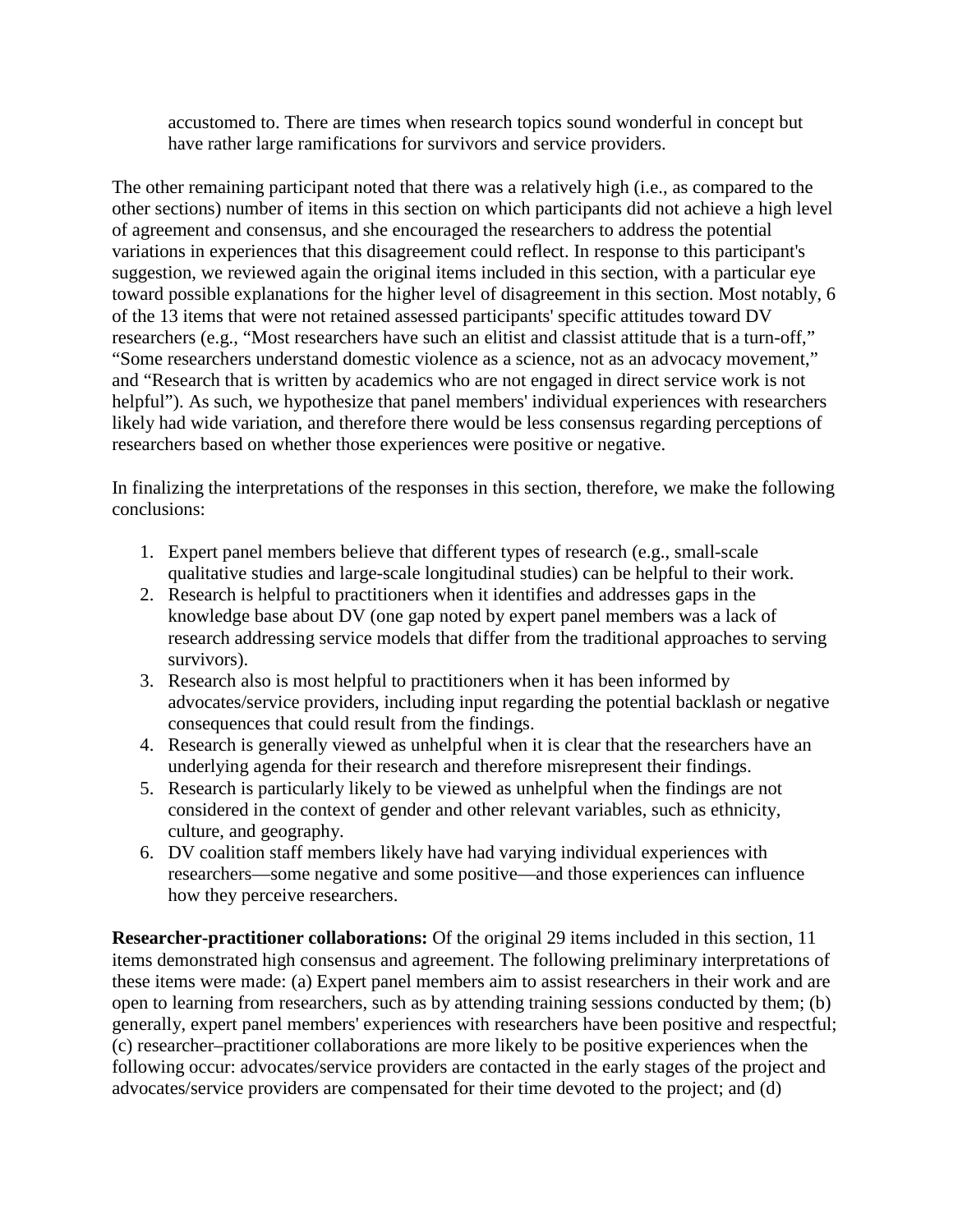researcher–practitioner collaborations are more likely to be negative experiences when the following occur: the researchers have an underlying agenda for conducting their research, the researchers are not sensitive to the needs and safety concerns of victims, and inadequate attention is paid to confidentiality issues.

Seven of the eight respondents to Questionnaire 3 indicated agreement with the accuracy of the preliminary interpretations. Additional points made by three of these respondents included the importance of providing "compensation not only for advocates/service providers but certainly also for DV victims who may participate in focus groups or complete interviews or surveys," the need for researchers to be open to input and consultation from advocates (i.e., not just contacting them), and the likelihood of a negative collaborative experience if researchers are not knowledgeable about DV. The other respondent again noted that there was a higher level of disagreement in this section, and therefore recommended that the interpretations needed "more qualifying statements." This panel member noted in particular that some of the interpretations were "definitely NOT my experience. I think my responses to earlier surveys indicated almost universal negative and disrespectful experiences with researchers." As with the previous section, we reviewed the 18 items not retained in this section. We noted that 15 of these 18 nonretained items assessed whether participants and their coalitions had had very specific types of collaborative interactions with researchers (e.g., "We have asked researchers to help us gather and synthesize information about specific issues," "We have organized a group of researchers/scholars and service providers in our state to facilitate collaboration," and "We have partnered on a research grant application with researchers"). Therefore, greater disagreement would have been expected on these items due to the variation in these experiences that is likely to exist among coalitions.

In light of participants' feedback, the final interpretations of this section were refined to the following:

- 1. Many expert panel members aim to assist researchers in their work, and many are open to learning from researchers, such as by attending training sessions conducted by them.
- 2. Generally, most expert panel members' experiences with researchers have been positive and respectful.
- 3. Researcher-practitioner collaborations are more likely to be positive experiences when the following occur: advocates/service providers are contacted in the early stages of the project, researchers are open to the input from advocates/service providers, and service providers and clients/participants are compensated for their time devoted to the project.
- 4. Researcher-practitioner collaborations are more likely to be negative experiences when the following occur: the researchers have an underlying agenda for conducting their research, the researchers are not sensitive to the needs and safety concerns of victims and/or are not knowledgeable about DV, and inadequate attention is paid to confidentiality.

**The goals of DV research:** Originally, this section included 21 items. All but 2 of these items, for a total of 19, demonstrated high consensus and agreement. The preliminary interpretation of these retained items began with the following statement, "There are many important goals for DV research. Three broad themes of these goals, with the specific goals within each theme, are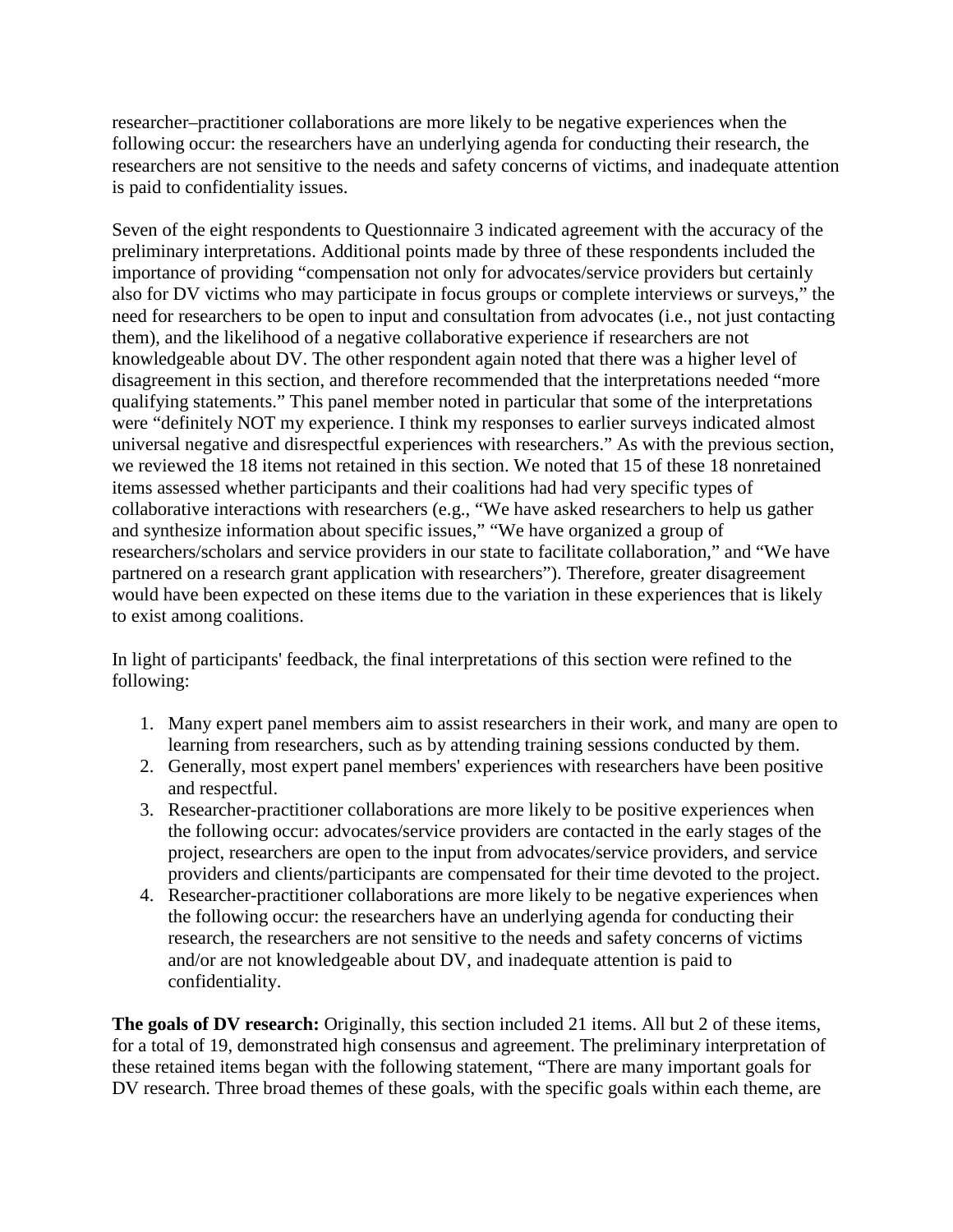as follows." The three broad themes identified within the preliminary interpretations were as follows:

- 1. Informing interventions and prevention (including to better understand what survivors need to heal, to provide evidence about what types of intervention are most effective, to increase service providers' knowledge of issues impacting DV [e.g., mental health and substance abuse services] and how best to provide services, to explore the relevance of services with underserved populations, to identify effective methods of holding batterers accountable, to understand how to prevent DV, to provide reliable data supporting the need for services for victims and their families that keep them safe from violence, to further our understanding of risk factors for DV so that we can develop effective interventions and prevention strategies, to improve the criminal justice response to DV, and to discover what new and existing strategies used by allied professionals are most effective in assisting victims of DV and holding perpetrators accountable).
- 2. Increasing understanding of the dynamics of DV (including to further our understanding of the complex interrelationship of trauma and other risk/resiliency factors [e.g., substance use, mental health concerns, parenting, economic realities, cultural influences, etc.] and to better understand men's perpetration of DV).
- 3. Addressing the broader DV movement and societal/contextual issues (including to dispute misperceptions, myths, rationalizations for oppressive policies, etc., regarding DV; to study awareness and community outreach campaigns around the country and tell us what works best in which communities; to discover ways to change societal norms that promote and condone violence; to find out how public attitudes about DV are shaped and how they can be reshaped, to expose biases, discrimination, and neglect in institutions utilized by victims such as the health care system, the legal system, housing, child protection services, and welfare; to help guide policy choices and funding priorities for responding to DV; and to explore the impact of lesbians in the movement).

Seven of the eight respondents to Questionnaire 3 indicated agreement with the categorization. Three of these respondents noted that it would be helpful to be able to prioritize these goals rather than simply listing them. Although one of these respondents did state, "I think there could be serious debate about that," another one indicated that she believed that the category of informing interventions and prevention would be viewed as the higher priority among service providers. The eighth panel member stated that she was surprised "there was agreement about the last bullet (i.e., exploring the impact of lesbians in the movement) … Frankly, I find it confusing … I'm not sure what it means, it makes me suspicious about the agenda behind it, I worry about the implications and unintended consequences of this item, etc." Overall, the feedback provided by participants in this section did not warrant any revisions to the preliminary interpretations, with the exception of adding a recommendation for future efforts to be made to achieve a greater understanding of the priorities within the goals of DV research, so the preliminary interpretations can be considered the final conclusions for this section, with the addition of that recommendation.

#### DISCUSSION

# *Limitations*

As a Delphi methodology study, this study was subject to common limitations of this methodological approach, which include its reliance on subjective opinions, the arbitrary nature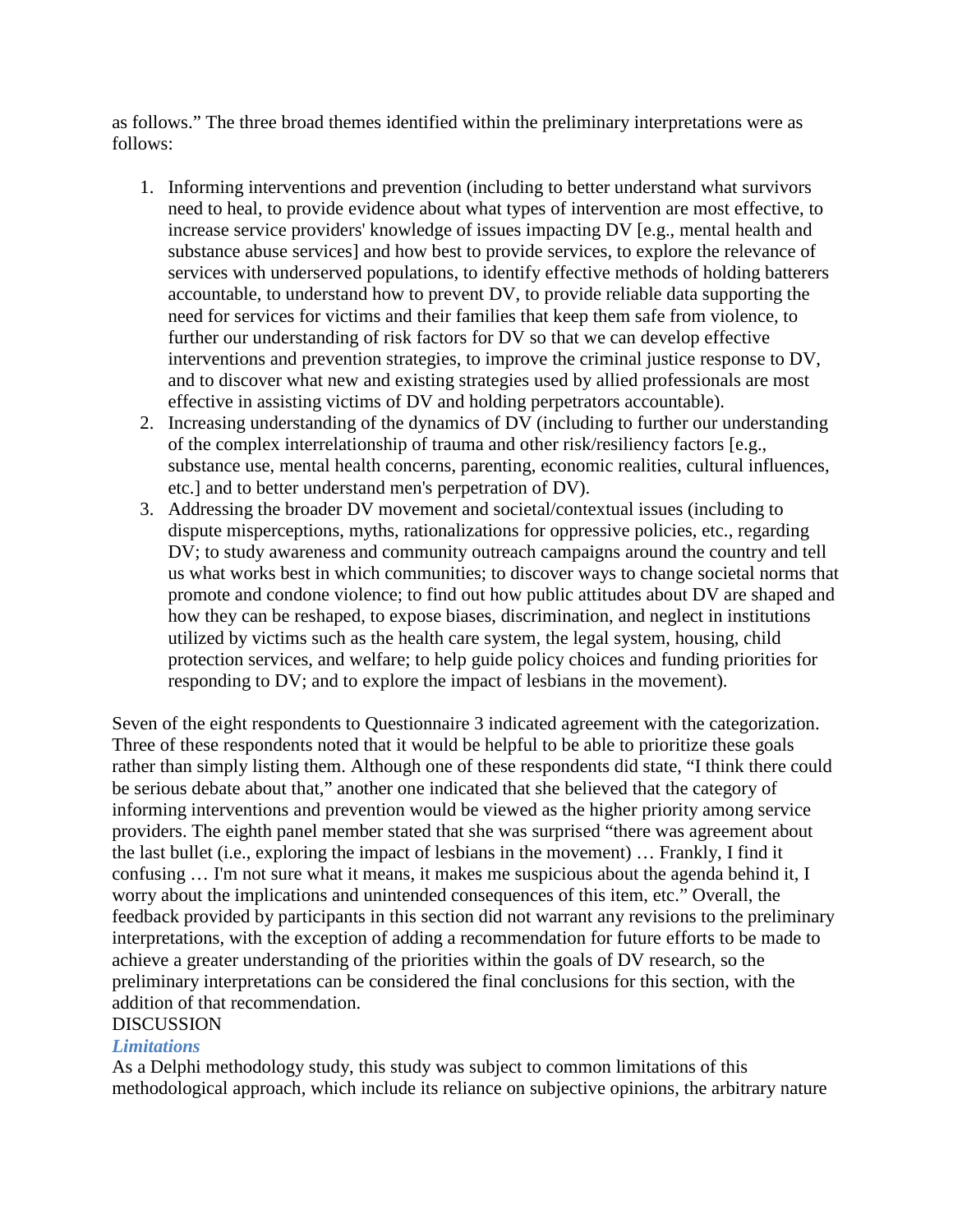of determining who will make up the final expert panel, and its relatively less rigorous methodological foundation as compared to other methods (Morrow-Howell et al., 2005). Two potential limitations relate to the composition of the expert panel. First, we were unable to secure participation from every DV coalition, and therefore the coalitions that participated might be different than those that did not. In particular, the coalition representatives who participated could hold more positive perceptions of research as compared to those who did not. Second, there was variation in the number of panel members who completed each questionnaire. Finally, although the procedures used to protect participants' confidentiality in this study ensured that participants' identities would not be linked to their individual responses, there still could have been some tendency toward responding in socially desirable ways due to their identities being known to the lead researcher.

#### *Recommendations for Researchers and Organizations*

We conclude with a series of recommendations based on the findings of this study for researchers and DV organizations. The findings of this study make clear that members of both groups can make efforts toward integrating research and practice in DV. Additional efforts can be made by community-level practitioners, although their role was not a focus of this study. Several of the recommendations we present are consistent with solutions that have been mentioned by other researchers, thereby indicating the importance of considering a multifaceted approach to integrating DV research and practice.

**Recommendations for researchers:** This study highlights the need for researchers to consider when they disseminate their findings the access that practitioners and practitioner-based organizations have to traditional research journals. Individual researchers might have a limited ability to create the funding needed to overcome the cost issues that limit access to research. However, researchers can help to make their research findings more accessible by presenting them to service providers in more time-effective formats, particularly by using language that is understandable to practitioners and making clear the practical implications of their findings (Hamberger, 2001; Kilpatrick et al., 2001). Researchers might find it useful to work with practitioners in identifying and describing the practical implications of their research.

Whenever possible, researchers are encouraged to conduct research that is likely to hold practical relevance. One way to increase the likelihood that a study will be relevant to practice is to consult with service providers early in the planning stages of a study (Hamberger, 2001; Kilpatrick et al., 2001; Murray & Welch, in press). The expert panel members in this study also emphasized the importance of researchers being open to the feedback that service providers provide. The findings of this study indicate that community and state-level DV organizations can help researchers make important connections with service providers. Therefore, researchers should contact the organizations in their area, in particular to seek their input regarding the most relevant local and regional research needs and to identify roles that these organizations can play in helping researchers to connect their work to practice. In addition, in light of panel members' comments about the need to prioritize the various potential goals of DV research, we recommend additional scholarship efforts in this area.

The findings of this study indicate that service providers and related organizations have likely had varying experiences in their interactions with DV researchers. Although most panel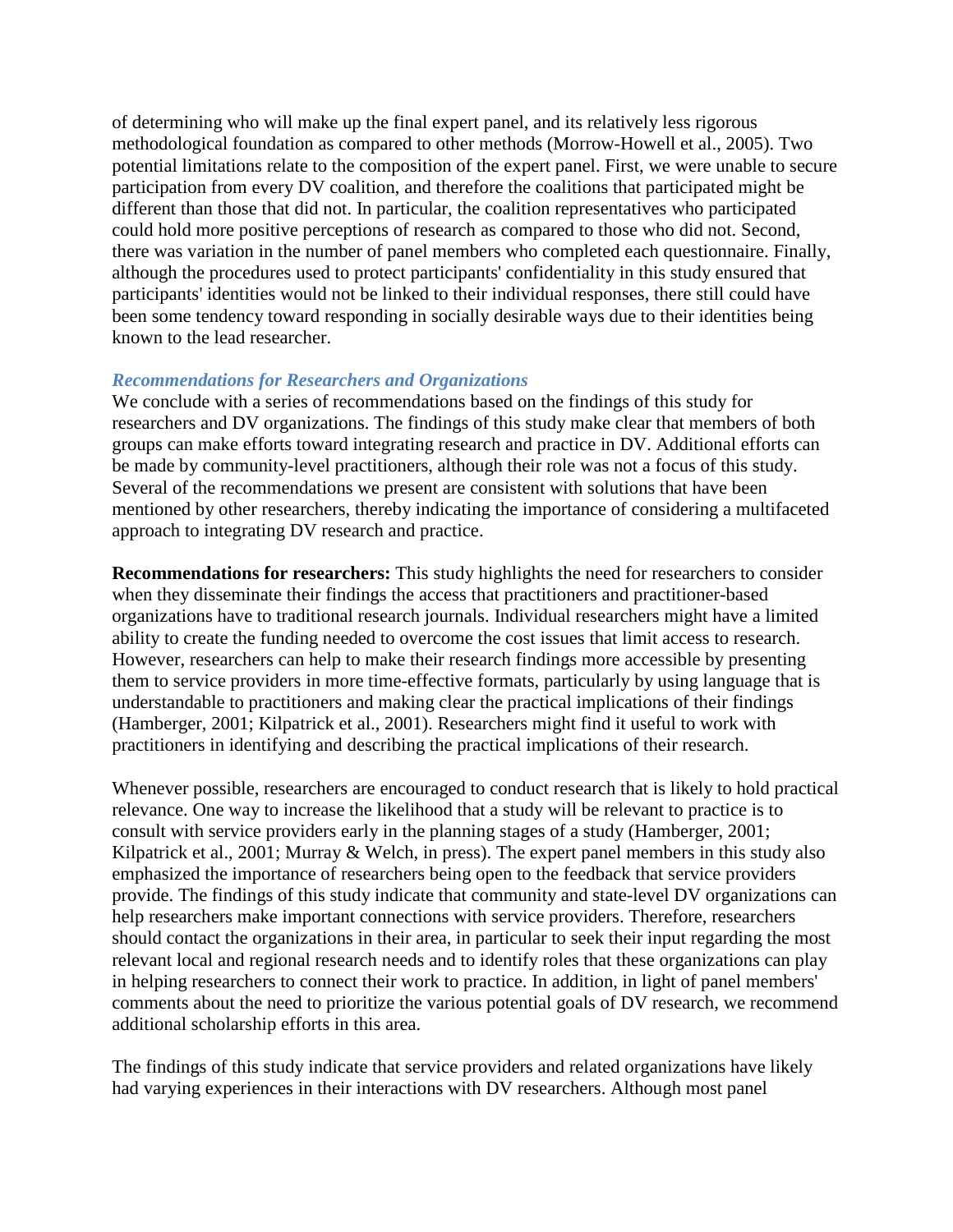members reported generally positive experiences with researchers, researchers should be cautious to avoid approaching service providers with research agendas that are likely to be viewed as unhelpful, such as those that lack consideration for victim safety, confidentiality issues, and the context of gender. We echo the recommendations of previous scholars (Campbell et al., 1999; NVAWPRC, 2001) that researcher-practitioner collaborations should be entered into with full respect for the expertise that practitioners can provide. The findings of this study also suggest that, if practitioners or practitioner-focused organizations have had negative prior experiences with researchers, extra efforts might be required to overcome the mistrust that might have resulted from these experiences. On a related note, a point was raised that service providers are concerned about the underlying agendas of the researchers who wish to work with them. Therefore, researchers are encouraged to be clear about the motives and intentions of their work, as well as to seek input from practitioners when interpreting potentially controversial findings (Mouradian et al., 2001).

**Recommendations for DV organizations:** To our knowledge, this study was the first to examine specifically the role of state-level DV organizations as intermediaries in linking research and practice. Only one type of organization (i.e., state-level coalitions) was included in this study, and therefore additional efforts are needed to understand the role of other types of organizations, such as national advocacy groups, research organizations, and funding agencies.

One of the most apparent needs that organizations might best be poised to address is to work to develop mechanisms to help practitioners (and, often, the organizations themselves) gain access to relevant research. Several panel members noted the extreme costs typically associated with subscriptions to the journals in which research is typically published. This issue is likely one that would be too large for any one state-level organization to address on its own. Therefore, funding organizations and national practitioner- and researcher-oriented organizations should make meeting this need a priority. Beyond merely gaining access to research publications, issues of time constraints and job demands create an additional need for findings to be made available to service providers that are in a language that they can understand and that highlight the implications for practice. One possible strategy for addressing this need is to create working groups of researchers and practitioners that collaborate to review existing research and identify the meaningful applications to practice.

Another role that DV organizations can play is to build connections between researchers and practitioners. In particular, practitioners and practitioner-related organizations can make active efforts to inform researchers of practice-related research needs, as well as to continue to inform researchers about the demands faced by service providers in their work. In recognition of the various roles that organizations might play with respect to research (e.g., serving as a resource for the community regarding DV research findings, compiling and delivering research-based training materials, and developing research-informed legislative initiatives), we recommend that DV organizations assess their existing strengths and limitations in terms of fulfilling all of these functions, and subsequently working to build their capacities in the areas in which limitations are identified.

The findings illuminate the important function that DV organizations often play in facilitating researcher-practitioner collaborations. As noted previously, collaborations are becoming more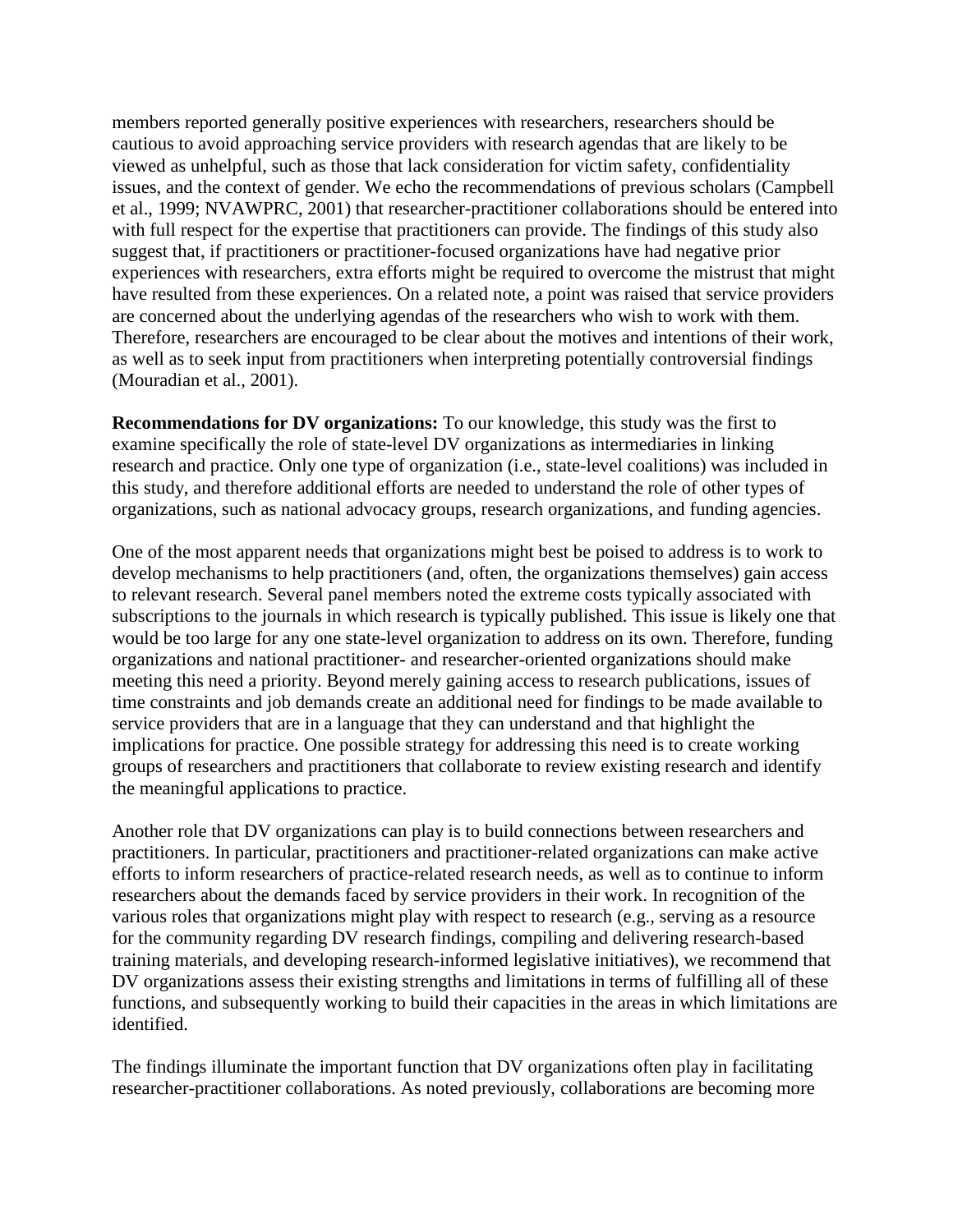common in the DV field (Campbell et al., 1999; Edleson & Bible, 2001; Gondolf et al., 1997). We encourage organizations to consider additional strategies for increasing the likelihood that they will be successful. For example, organizations might serve in a screening capacity, such as by inquiring about researchers' motives before connecting them with service providers, to help determine appropriate collaboration participants. Once collaborations have been established, organizational representatives can further contribute to their success by advocating for equitable compensation for practitioner and client study participants, as well as by advocating for increased attention to safety issues (Gondolf et al., 1997). Another area in which DV organizations can take a proactive role involves working to identify lists of research priorities that can be used to inform individual researchers, other organizations, and funding agencies. In this way, organizations can take a proactive role in helping to inform a body of research about DV that can help to further their work toward organizational priorities.

#### **REFERENCES**

- Campbell, J. C., Dienemann, J., [Kub, J.,](http://www.tandfonline.com/action/doSearch?action=runSearch&type=advanced&result=true&prevSearch=%2Bauthorsfield%3A%28Kub%2C+J.%29) Wurmser, T. and Loy, E. (1999). Collaboration as partnership. *Violence Against Women*, *5*, 1140–1157.
- Corvo, K. and Johnson, P. J. (2003). Vilification of the "batterer": How blame shapes domestic violence policy and interventions. *Aggression and Violent Behavior*, *8*, 259–281.
- Dawson, M. D. and Brucker, P. S. (2001). The utility of the Delphi method in MFT research. *American Journal of Family Therapy*, *29*, 125–140.
- Dimmitt, C., Carey, J. C., McGannon, W. and Henningson, I. (2005). Identifying a school counseling research agenda: A Delphi study. *Counselor Education and Supervision*, *44*, 214–228.
- Edleson, J. L. and Bible, A. L. (2001). Collaborating for women's safety: Partnerships between research and practice. In C.M. Renzetti, J.L. Edleson, & R.K. Bergen (Eds.), *Sourcebook on violence against women* (pp. 73–95). Thousand Oaks, CA: Sage.
- Gondolf, E. W., Yllö, K. and Campbell, J. (1997). Collaboration between researchers and advocates. In G.K. Kantor & J.L. Janinski (Eds.), *Out of darkness: Contemporary perspectives on family violence* (pp. 255–267). Thousand Oaks, CA: Sage.
- Guterman, N. B. (2004). Advancing prevention research on child abuse, youth violence, and domestic violence: Emerging strategies and issues. *Journal of Interpersonal Violence*, *19*, 299–321.
- Hamberger, L. K. (2001). Musings of a state standards committee chair. *Journal of Aggression, Maltreatment, & Trauma*, *5*, 265–286.
- Jenkins, D. A. & Smith, T. E. (1994). Applying Delphi methodology in family therapy research. *Contemporary Family Therapy*, *16*, 411–430.
- Kilpatrick, D. G., Resick, P. A., & Williams, L. M. (2001). Fostering collaborations between violence against women researchers and practitioners. *Social Insight*, *6*, 29–36.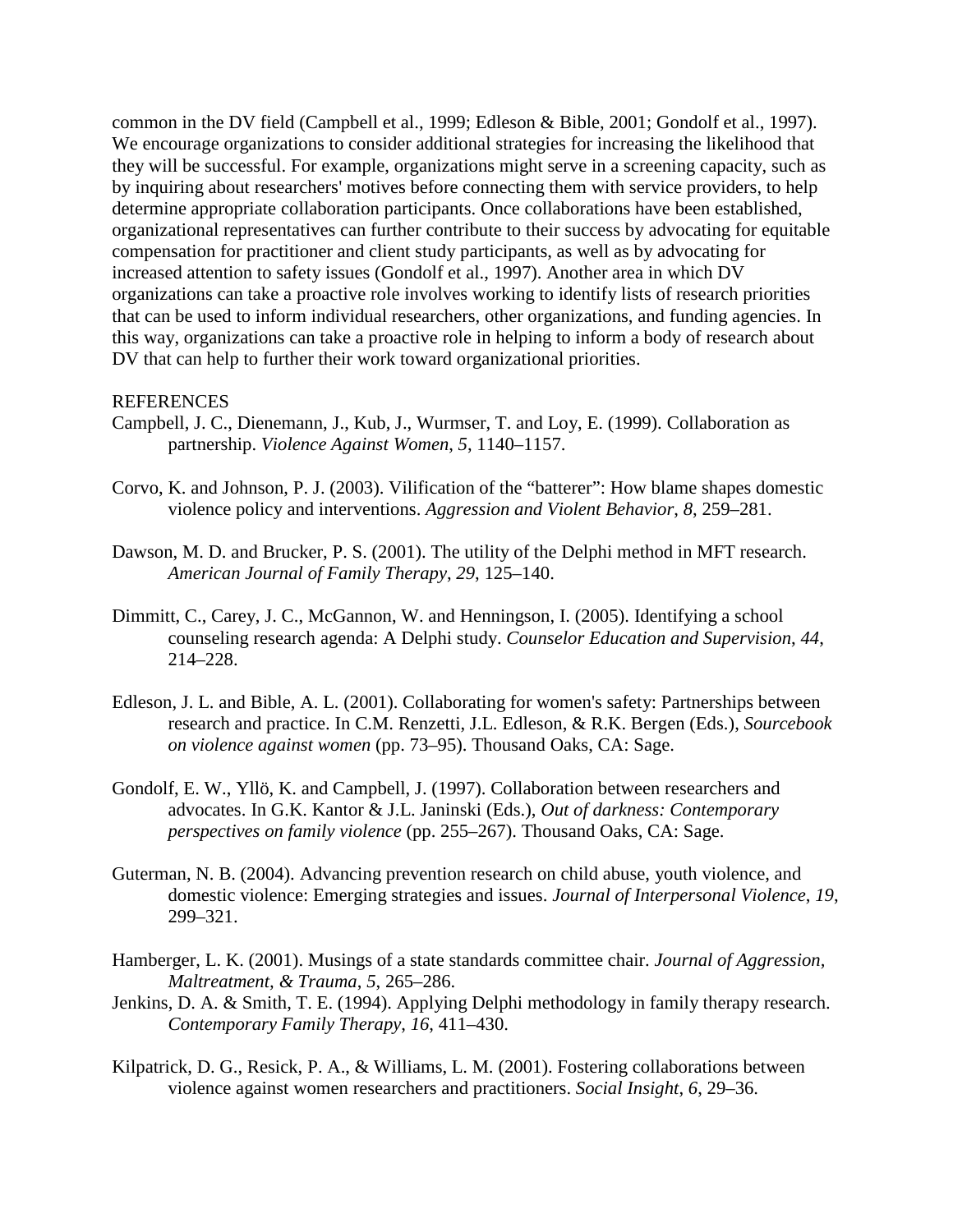- Leedy, P. D. & Ormrod, J. E. (2005). *Practical research: Planning and design* (8<sup>th</sup> ed.). Upper Saddle River, NJ: Pearson.
- Maiuro, R. D., Hagar, T. S., Lin, H., & Olson, N. (2001). Are current state standards for domestic violence perpetrator treatment adequately informed by research? A question of questions. *Journal of Aggression, Maltreatment, & Trauma*, *5*, 21–44.
- Morrow-Howell, N., Burnette, D., & Chen, L.-M. (2005). Research priorities for gerontological social work: Researcher and practitioner perspectives. *Social Work Research*, *29*, 231– 242.
- Mouradian, V. E., Mechanic, M. B., & Williams, L. M. (2001). *Recommendations for establishing and maintaining successful researcher–practitioner collaborations.* Wellesley, MA: National Violence Against Women Prevention Research Center, Wellesley College. Retrieved August 29, 2008, from http://www.musc.edu/vawprevention/general/recom\_report.pdf
- Murray, C. E. (2009). Diffusion of innovation theory: A bridge for the research–practice gap in counseling. *Journal of Counseling and Development*, *87*, 108–116.
- Murray, C. E. and Smith, P. H. (2009). Perceptions of research and practice among domestic violence researchers. *Journal of Aggression, Conflict, and Peace Research*, *1*, 4–21.
- Murray, C. E. and Welch, M. (2008). The diffusion of domestic violence research: A statewide survey of service providers. Manuscript submitted for publication.
- Murray, C. E. and Welch, M. (in press). Preliminary construction of a service provider-informed domestic violence research agenda. *Journal of Interpersonal Violence*.
- National Violence Against Women Prevention Research Center. (2001). *Fostering collaborations to prevention violence against women: Integrating findings from practitioner and researcher focus groups.* Charleston, SC: Author. Retrieved August 29, 2008, from http://www.musc.edu/vawprevention/research/Report.pdf
- Stemler, S. (2001). An overview of content analysis. *Practical Assessment, Research, & Evaluation, 7*. Retrieved April 26, 2006, from http://PAREonline.net/getvn.asp?v=7&n=17
- Stone Fish, L. and Busby, D. M. (1996). The Delphi method. In D.H. Sprenkle & S.M. Moon (Eds.), *Research methods in family therapy* (pp. 469–482). New York, NY: Guilford.
- White, M. B., Edwards, S. A. and Russell, C. S. (1997). The essential elements of successful marriage and family therapy: A modified Delphi study. *The American Journal of Family Therapy*, *25*, 213–231.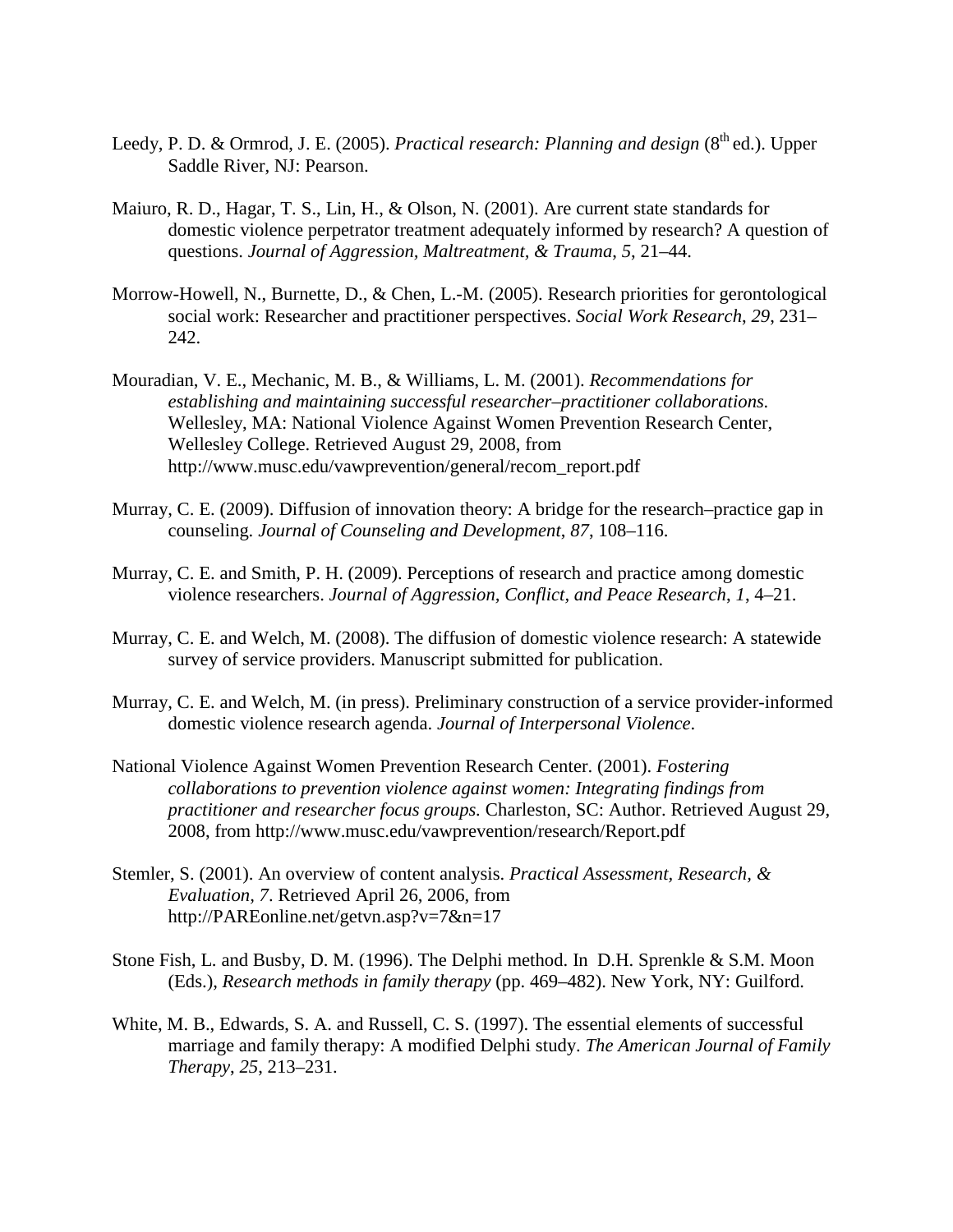Williams, L. M. (2004). Researcher–advocate collaborations to end violence against women: Toward liberating methodologies for action research. *Journal of Interpersonal Violence*, *19*, 1350–1357.

# **Table 1:**

| TABLE 1 Medians and 25th to 75th Percentile Interquartile Ranges (IQR) of Retained Items From Questionnaire 2<br>to Questionnaire 3                                               |                           |                         |  |  |
|-----------------------------------------------------------------------------------------------------------------------------------------------------------------------------------|---------------------------|-------------------------|--|--|
| Item                                                                                                                                                                              | <b>Median</b>             | $25th-75th$<br>%ile IQR |  |  |
| <b>Part A: Access to research</b>                                                                                                                                                 |                           |                         |  |  |
| Useful research exists, but it needs to be more accessible.                                                                                                                       |                           |                         |  |  |
| The financial cost of academic journals needs to be made accessible.                                                                                                              |                           | 0                       |  |  |
| We have made efforts to gain access to research journals.                                                                                                                         |                           | 0                       |  |  |
| We use the research available through VAWnet.                                                                                                                                     | $\overline{c}$            |                         |  |  |
| It is helpful when research is disseminated in a way that highlights the important findings.                                                                                      | $\mathbf{1}$              | 0                       |  |  |
| Locating research can be cumbersome.                                                                                                                                              | $\overline{c}$            |                         |  |  |
| We need to create more forums where researchers and advocates/service providers can get<br>together and dialogue.                                                                 | 1                         |                         |  |  |
| On-line trainings would be useful for getting information out about research and applications $\vert 2 \vert$<br>of research.                                                     |                           |                         |  |  |
| Executive summaries, presented in "layperson's terms" should be included in all articles that<br>are meant for service provider consumption.                                      | 1                         | 0                       |  |  |
| Many advocates do not come from an academic background, and they may feel intimidated<br>by the academic language and style of writing that much of the research is in.           | $\overline{c}$            | 0                       |  |  |
| Practitioners have overwhelming job responsibilities and not enough time for reading<br>research.                                                                                 | 1                         | 0                       |  |  |
| Part B: Practical application of research                                                                                                                                         |                           |                         |  |  |
| Our coalition is interested in utilizing research to inform practice.                                                                                                             | 1                         | $\overline{0}$          |  |  |
| Research can help advocates refine the way they work.                                                                                                                             | $\overline{c}$            | 0                       |  |  |
| Research is underutilized because practical applications are unclear or the research does not<br>provide enough information/evidence to move forward with practical applications. | $\overline{c}$            |                         |  |  |
| When information discovered through research does not match service providers' reality,<br>service providers dismiss the research.                                                | 2                         |                         |  |  |
| In research, the useful (i.e., "what does this mean to me?"; "what do I do with this?"; "how<br>do I apply this to my work?") information isn't readily found.                    | $\overline{c}$            |                         |  |  |
| Funding sources should support researchers in making connections to practice.                                                                                                     |                           |                         |  |  |
| Research should be informed at the very beginning by the DV community (e.g., victims and<br>advocates), based on what they would find useful.                                     | $\overline{\mathfrak{h}}$ |                         |  |  |
| Organizational leadership needs to "buy in" to the ideas in research for them to be<br>implemented into practice settings.                                                        | $\overline{c}$            |                         |  |  |
| Research that demonstrates the effectiveness of advocacy-based interventions is valuable.                                                                                         | 1                         | 0                       |  |  |
| Research about the effectiveness of prevention strategies is helpful.                                                                                                             |                           | 0                       |  |  |
| Research that helps us inform various systems that come in contact with victims is helpful.                                                                                       | $\mathbf{1}$              |                         |  |  |
| Research examining DV in relation to the child welfare system is helpful.                                                                                                         | 1                         |                         |  |  |
| Research looking at the workplace response to DV is helpful.                                                                                                                      | 1                         |                         |  |  |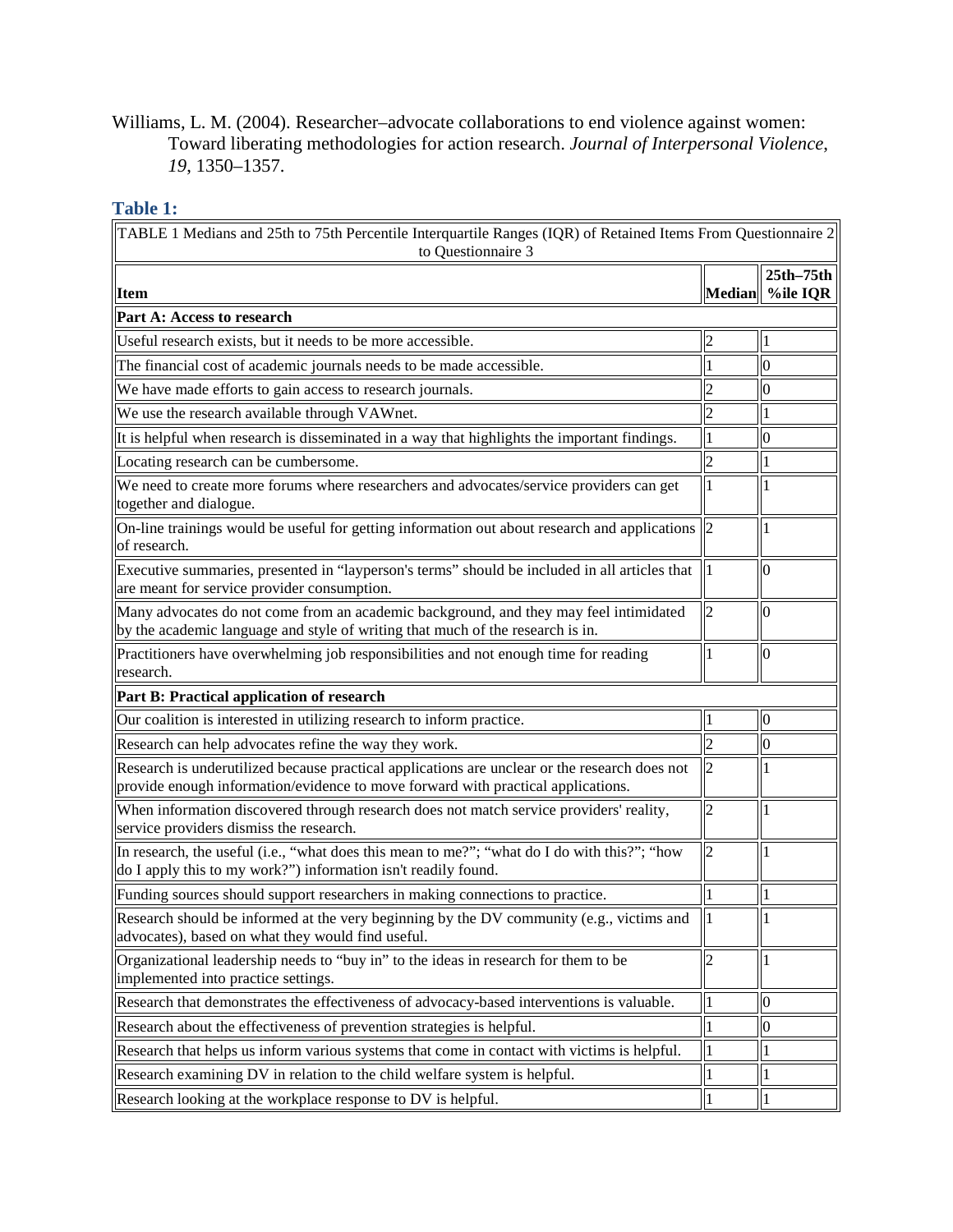| Research examining DV responses within health care systems is helpful.                                                                                                                                                              | $\overline{c}$ | 1               |  |  |
|-------------------------------------------------------------------------------------------------------------------------------------------------------------------------------------------------------------------------------------|----------------|-----------------|--|--|
| Research clues coalitions and service providers in to information about the experiences of                                                                                                                                          | $\overline{2}$ |                 |  |  |
| victims who do not seek services from DV service provider agencies.                                                                                                                                                                 |                |                 |  |  |
| Part C: DV coalitions' needs and usage of research                                                                                                                                                                                  |                |                 |  |  |
| Research is relevant to our work.                                                                                                                                                                                                   | 1              | 11              |  |  |
| We use research to inform and understand issues that are happening in the field.                                                                                                                                                    | $\overline{c}$ | 1               |  |  |
| We serve as a resource for the community regarding research findings about DV.                                                                                                                                                      | $\overline{c}$ |                 |  |  |
| We look to research when developing our trainings and training materials.                                                                                                                                                           | $\overline{c}$ | 1               |  |  |
| We use research in developing outreach materials (e.g., fact sheets and position papers).                                                                                                                                           | $\overline{c}$ |                 |  |  |
| We are most likely to use research to identify new practices.                                                                                                                                                                       | $\overline{c}$ |                 |  |  |
| Our coalition staff members use research to develop legislative and policy initiatives                                                                                                                                              | $\overline{c}$ | 1               |  |  |
| Once we have identified priority areas for our coalition, we use the academic literature to cite $  2$<br>statistical evidence to support the topic.                                                                                |                |                 |  |  |
| We provide research-based resources to programs, advocates, and/or students through a<br>"lending library."                                                                                                                         | $\mathbf{1}$   |                 |  |  |
| Our member programs vary in the extent to which they are interested in research-informed<br>practices.                                                                                                                              | 1.5            | 1               |  |  |
| Keeping our advocates in touch with research helps them to be more in tune with the clients<br>they serve.                                                                                                                          | $\overline{2}$ | 1               |  |  |
| Part D: Perceptions of research and researchers                                                                                                                                                                                     |                |                 |  |  |
| Research is helpful in figuring out what we know, don't know, and need to know about DV.                                                                                                                                            | $\vert$ 1      | 1               |  |  |
| Small-scale qualitative studies about DV are helpful.                                                                                                                                                                               | $\overline{c}$ | 0.25            |  |  |
| Large-scale longitudinal research studies about DV are helpful.                                                                                                                                                                     | 1.5            |                 |  |  |
| It is helpful when advocates are consulted by researchers determining what needs to be<br>researched.                                                                                                                               | 1              |                 |  |  |
| Evidence of the effectiveness of models for serving survivors in ways that are different from<br>the original model (i.e., court advocacy and shelter) is lacking.                                                                  | $\overline{2}$ | $\mathbf{1}$    |  |  |
| Research is not helpful when it has an underlying agenda that is not about representing the<br>truth (e.g., skewed data, inappropriate sampling and methods, inaccurate definitions,<br>incomplete representations of conclusions). | 1              | 0.25            |  |  |
| Research that ignores the role that gender disparities play in DV is not helpful.                                                                                                                                                   | $\overline{c}$ | 1               |  |  |
| Part E: Researcher-practitioner collaborations                                                                                                                                                                                      |                |                 |  |  |
| We assist researchers whenever possible.                                                                                                                                                                                            | $\overline{c}$ | 1               |  |  |
| I have personally attended workshops or training sessions conducted by DV researchers.                                                                                                                                              |                | 0               |  |  |
| My experiences with researchers have been positive.                                                                                                                                                                                 | $\overline{c}$ | 0.25            |  |  |
| Researchers seem to respect our coalition and the input we provide.                                                                                                                                                                 | $\overline{c}$ | 1               |  |  |
| We believe that the researchers we work with have a genuine and sustained commitment to<br>our work.                                                                                                                                | 1.5            |                 |  |  |
| Working with researchers is negative if they have an agenda they are seeking to promote<br>through their research.                                                                                                                  | $\overline{c}$ | 1               |  |  |
| Working with researchers is negative when they want to study victims but do not have<br>familiarity with battered women or sensitivity for their safety needs even in information<br>collection.                                    |                |                 |  |  |
| We do not work with researchers who we think are conducting shoddy research or whose<br>research methods compromise survivors' confidentiality.                                                                                     | 1              | $\vert 0 \vert$ |  |  |